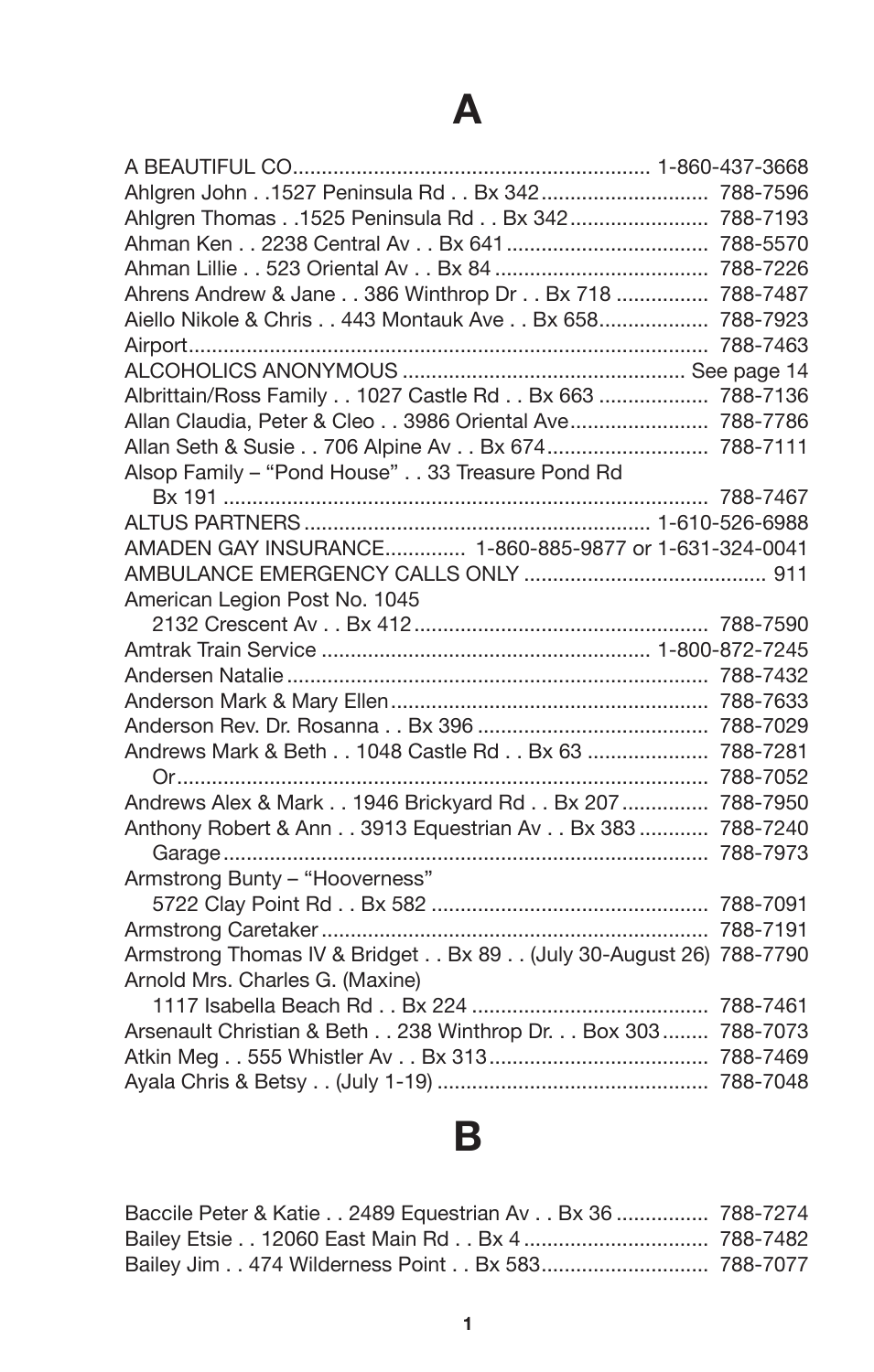| Bajorin Neil & Michael George 557 Whistler Av Bx 291  788-5624  |          |
|-----------------------------------------------------------------|----------|
| Baker Diane & Jim 1143 Peninsula Rd Bx 395  788-7390            |          |
|                                                                 |          |
| Baker Robinson & Jean 5671 Castle Rd Bx 62 788-7087             |          |
|                                                                 |          |
| Baldwin Families Frank/Peter 770 Bell Hill Ave Bx 277  788-7438 |          |
| Ball Christopher & Daphne 1825 Castle Rd  778-7121              |          |
| Bancroft Fred & Susie 440 Gloaming Extension Bx 47  788-5530    |          |
| Bank Katie Firth & Jonathan & Theo Box 666  788-7525            |          |
|                                                                 |          |
| Barsk Anders & Elisabeth Bx 658 (July 1-15) 788-7574            |          |
| Bartels Becca & Chad 273 Equestrian Av Bx 678 788-7399          |          |
|                                                                 |          |
|                                                                 |          |
| Bauer Gregory & Vinton 4215 Brooks Point Rd Bx 119  788-7711    |          |
| BD REMODELING & RESTORATION, INC.                               |          |
|                                                                 |          |
| BD DESIGN 1420 The Gloaming Bx 447                              |          |
|                                                                 |          |
| BEACH PLUM, THE 515 Equestrian Av Bx 664  788-7731              |          |
|                                                                 |          |
|                                                                 |          |
|                                                                 |          |
| BEAUTY SALON - "TIDAL WAVE" Bx 394  788-7678                    |          |
| Beck Don & Marj 3912 Equestrian Av Bx 39  788-7149              |          |
| Beckwith David 1418 The Gloaming Bx 13 788-7766                 |          |
| Benkard Andrew & Bonnie 495 Winthrop Dr Bx 702 788-7060         |          |
| Benkard Margaret 655 Whistler Av Bx 57  788-5503                |          |
| Benkard Peggy 2057 Brooks Point Rd Bx 57  788-7515              |          |
| Bereday Thaddeus 2428 Isabella Beach Rd Bx 545 788-5512         |          |
| Bergquist John 1047 Whistler Av Bx 125 788-5662                 |          |
|                                                                 | 788-7248 |
| Bialek Anders & Hilary 61 Upper Shingle Hill Rd Bx 455 788-7478 |          |
| Biddle Cordelia & Steve Zettler (August 1-15) 788-7676          |          |
| Bidwell Ludmila & Truman 2584 Castle Rd Bx 653 788-7674         |          |
|                                                                 |          |
|                                                                 |          |
| Bingham Wendy, Frances & Grace 3973 Central Av Bx 263 788-7525  |          |
| Blondel John & Carol 18073 East Main Rd Bx 723 788-7025         |          |
| Bogert Jeremiah 8196 Clay Point Rd Bx 427 788-7717              |          |
| Bohlen Family 340 Cedar Ridge Bx 177  788-7356                  |          |
| Bonsal Frank A. & Helen - "Anchorage"                           |          |
|                                                                 |          |
|                                                                 |          |
| Bonsal Frank III & Helen - "Seven Gables"                       |          |
|                                                                 |          |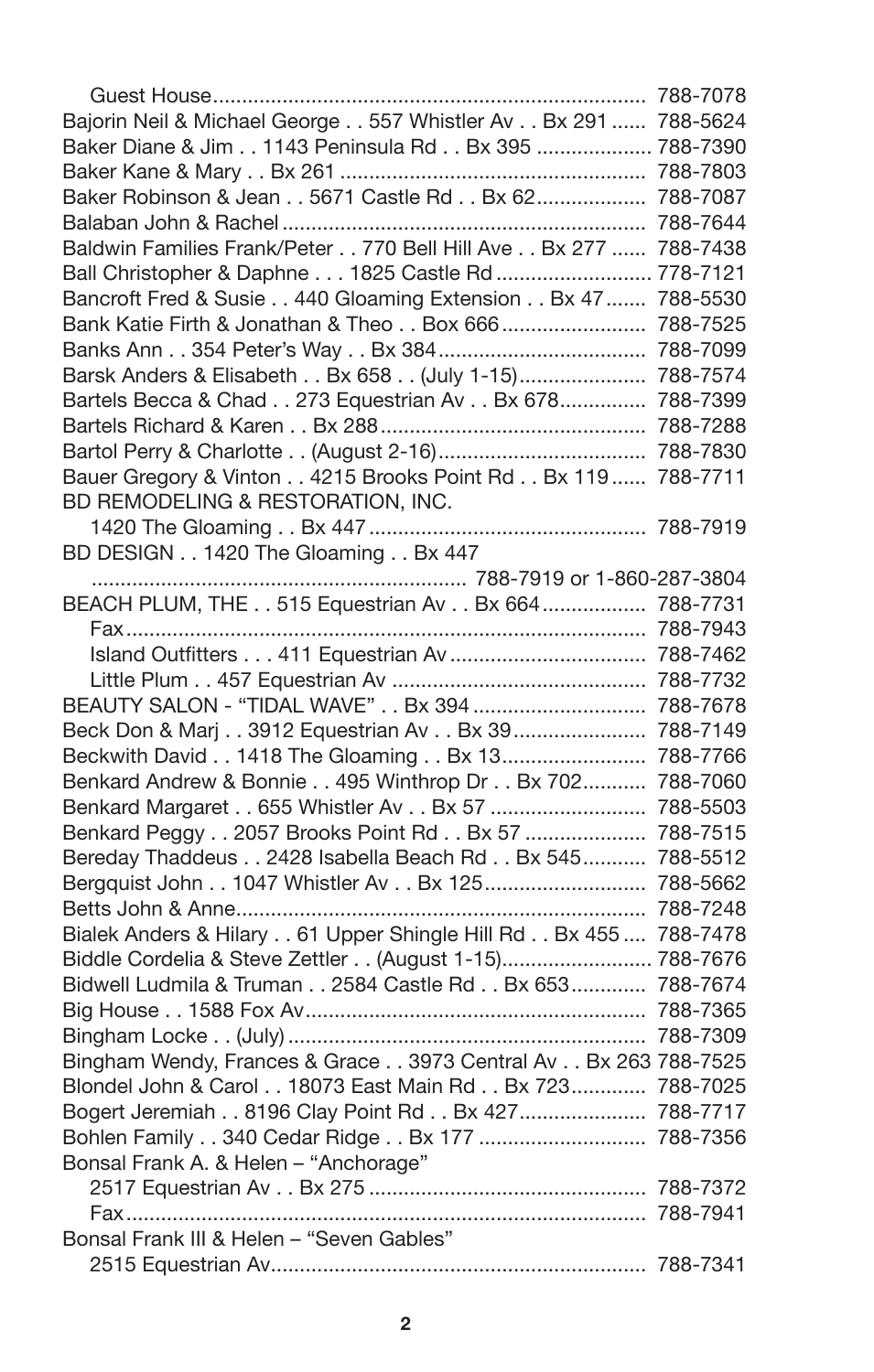| Borden Mark & Linda Rutherfurd 3745 Equestrian Av                   |  |
|---------------------------------------------------------------------|--|
|                                                                     |  |
|                                                                     |  |
| Borland Anne J. 2091 Barlow Pond Ln Bx 717 788-7980                 |  |
| Boswell Ellen General Delivery (July 1-10 & September)  788-7230    |  |
|                                                                     |  |
| Boswell Lizzie & Taylor 1036 Lower Shingle Hill Rd Bx 48 . 788-7937 |  |
| Boswell Luke & Aggie 1299 Old Mallory Rd Bx 186  788-7230           |  |
|                                                                     |  |
|                                                                     |  |
| Boyd Rob, Courtney & Brooks 392 Ocean Av  788-7810                  |  |
| Boylen Carlene & Ian Damon - "Soundview"                            |  |
|                                                                     |  |
| Boylen Laurel Bx 223 (August 1-September 7)  788-7010               |  |
| Bradbeer Brad & Carol - "The Lookout"                               |  |
|                                                                     |  |
|                                                                     |  |
|                                                                     |  |
|                                                                     |  |
| Brainard Charles E., Jr. 828 Lower Shingle Hill Rd Bx 594. 788-7137 |  |
| Braun Helen 4103 Equestrian Av Bx 103  788-7486                     |  |
| Breining Dick & Jenny 361 Ark Hill Bx 99 788-7289                   |  |
|                                                                     |  |
| Briggs Kit & Marnie 320 Oceanic Av Bx156 788-7479                   |  |
| Brim John & Elena 3206 Brooks Point Rd Bx 733  788-7636             |  |
| Brinckerhoff Peter - "Pandion Point"                                |  |
| Britt Jon & Susan 3670 Castle Rd Bx 35  788-7749                    |  |
| Brock Joe & Tracy 105 Peter's Way Bx 104  788-5674                  |  |
| Brodie John & Honor 4213 Brooks Point Rd Bx 228  788-7906           |  |
| Brooks Robert R. II & Verena 1126 The Gloaming Bx 305 788-7796      |  |
| Broom Skip 1948 Peninsula Rd Bx 726  788-7660                       |  |
| Brown Cary & Steven Epstein 951 Mansion House Dr                    |  |
|                                                                     |  |
|                                                                     |  |
| Brown Gretchen & Ethan (June 29-July 29)  788-7229                  |  |
|                                                                     |  |
| Brown Lyons & Zooey 713 Hedge St Bx 187  788-7337                   |  |
| Brown Renee, Caroline & George 711 Hedge St Bx 187  788-7445        |  |
| Brown W.L. Lyons Jr. 3047 Brooks Point Rd Bx 244  788-7529          |  |
|                                                                     |  |
| Bryan Barry & Miggie 1635 Isabella Beach Rd Bx 197  788-7166        |  |
|                                                                     |  |
| Buckner Elizabeth 1149 Buckner Dr Bx 252  788-7518                  |  |
| Bunaes HP & Antonia - "Hvaler". . 233 Reservoir Rd                  |  |
|                                                                     |  |
| Bunting Anne & George 2427 Isabella Beach Rd Bx 283  788-7848       |  |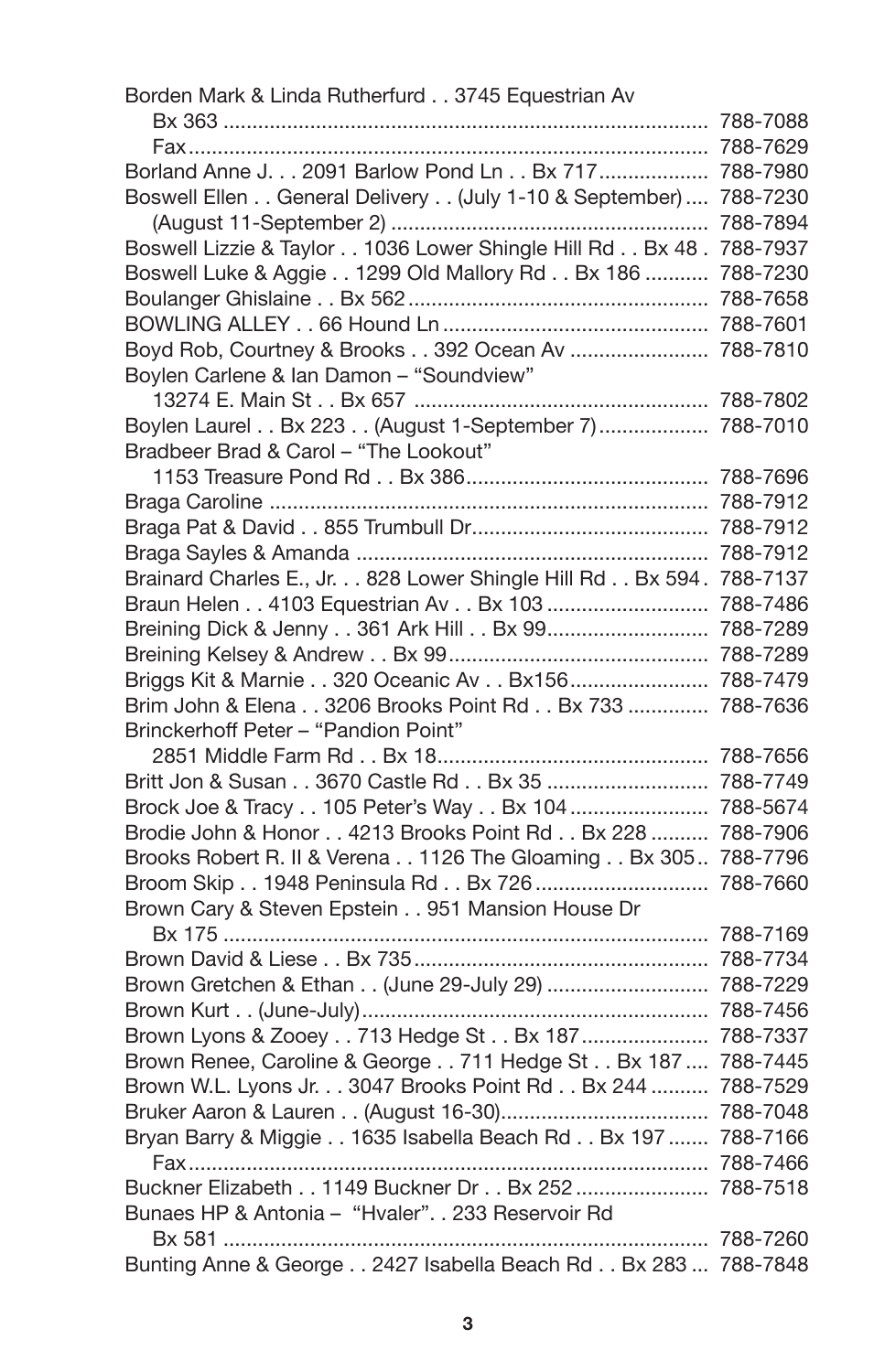| Bunting Nancy & Jeff 85 Oceanic Av Bx 706  788-7042           |          |
|---------------------------------------------------------------|----------|
|                                                               |          |
| Burnham Brad & Mary 2646 Peninsula Rd Bx 753  788-7871        |          |
| Burnham Paul & Karen Birck 2678 Peninsula Rd Bx 434  788-7644 |          |
| Burnham David & Heather 557 Hedge St Bx 335  788-7662         |          |
|                                                               |          |
| Burnham Krysia & Stephen 810 Madeline Av Bx 699  788-7358     |          |
| Burr Andrew & Ashley - "Sawgrass" 1778 Brooks Point Rd        |          |
|                                                               | 788-7930 |
| Burr Elbert M. Jr. 2935 Peninsula Rd Bx 34 788-7475           |          |
| Burr Frank W. Jr. & Molly - "HarburrView" 611 Hedge St        |          |
|                                                               | 788-7722 |
|                                                               | 788-7290 |
| Burr Peter K. 1509 Whistler Av Bx 685  788-7845               |          |

## **C**

| Calhoun Jean N 12246 East Main Rd Bx 158  788-7874               |          |
|------------------------------------------------------------------|----------|
| Callander Clark & Elizabeth 12244 East Main Rd Bx 259  788-7582  |          |
|                                                                  | 788-7582 |
| Cameron Gerry & Vicky 2643 Equestrian Av Bx 626                  | 788-7450 |
|                                                                  | 788-7561 |
| Campbell Jeff & Ellen 300 Hawks Nest Dr Bx 532                   | 788-7414 |
| Campbell Robert A 579 Avenue B Bx 615                            | 788-7501 |
| Campbell Rolla D. Jr. Mrs 397 East Harbor Dr Bx 261              | 788-7803 |
|                                                                  | 788-7817 |
| Carbone Ralph & Lauryn 6227 Castle Rd Bx 195                     | 788-7623 |
|                                                                  | 788-7334 |
| Carney James H. II & Laurie 1852 Equestrian Ave Bx 432.          | 788-7555 |
| Carpenter Carroll M 2512 Brickyard Rd Bx 295                     | 788-7512 |
|                                                                  | 788-7852 |
| Carpenter Ed & Mary 175 Hungry Point Bx 574                      | 788-7780 |
|                                                                  | 788-5610 |
| Carpenter Katie & Revell & Dashiell Schulte                      |          |
|                                                                  |          |
|                                                                  |          |
| Carroll Brian & Sarah 172 Halcyon Ave  788-5676                  |          |
| Carroll Charles & Laura 1112 Reservoir Rd Bx 124  788-7179       |          |
| Carroll Gerald J. Dr 174 Halcyon Av Bx 17  788-7305              |          |
| Cashel Colin & Kristen 162 Lower Shingle Hill Rd Bx 173 788-7511 |          |
|                                                                  |          |
| CASHEL EDUCATIONAL CONSULTING 1-603-209-5199                     |          |
| Cashel Tom, Beth, Tripp, Emily & Liam                            |          |
|                                                                  |          |
| Cathriner Jackie & Bill - "Alpine Abbey" 675 Alpine Av  788-7581 |          |
| Chapman Michael & Laura (Mannetti) 800 Alpine Av                 |          |
|                                                                  |          |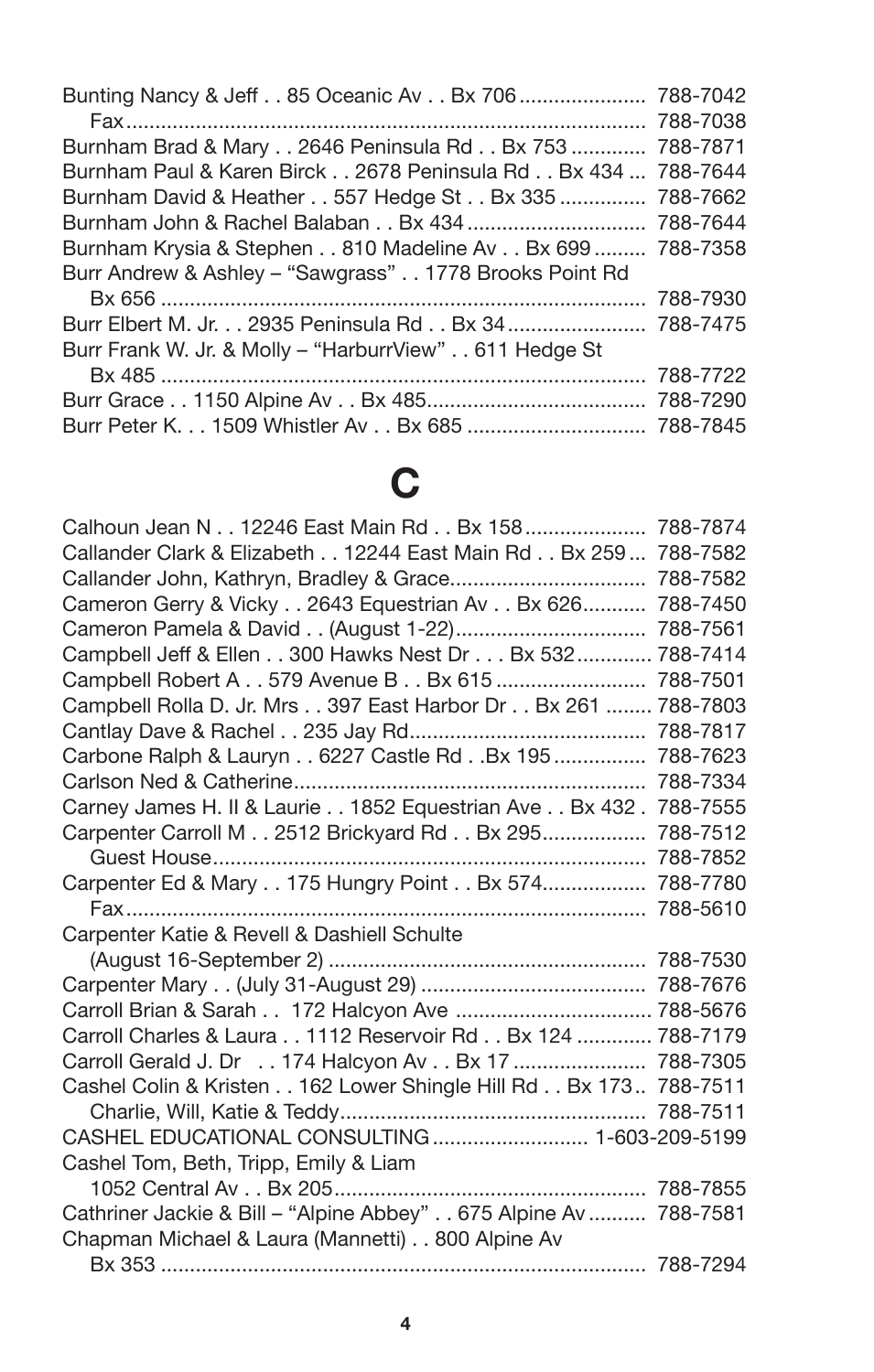| Chapman Peter & Susan 12248 East Main Rd Bx 343  788-7184         |  |
|-------------------------------------------------------------------|--|
| Chapoton Don & Mary Jo 3695 Equestrian Av Bx 217  788-7788        |  |
|                                                                   |  |
| Christopher Ben 753 Whistler Ave Bx 73  788-7097                  |  |
|                                                                   |  |
| Claflin John, Camille, Max & Victoria - "Fishers Rock"            |  |
|                                                                   |  |
| Claflin Marc - "Fishers Rock" 16781 E. Main Rd Bx 621 788-7860    |  |
| Claflin Richard - "Fishers Rock" 16781 E. Main Rd Bx 621 788-7860 |  |
| Clayson Davis & Jennifer 4015 North Hill Rd Bx 698 788-7232       |  |
| Cleary Rick, Alicia, Olivia & Amelia (July)  788-7156             |  |
| Cleveland Mrs. Donald L. - "Pumphouse"                            |  |
|                                                                   |  |
|                                                                   |  |
|                                                                   |  |
| Coleman Kevin & Leslie 321 Avenue B Bx 153  788-7768              |  |
| Coleman Robert J. 252 Montauk Av Bx 671 788-7879                  |  |
|                                                                   |  |
|                                                                   |  |
| Collins Bradley & Amy 11051 East Main Rd Bx 281  788-5690         |  |
| Collins Catherine A 1457 Peninsula Rd Bx 137  788-7609            |  |
| Collins Lauren & Porter (July 16-August 13) 788-7819              |  |
| Collins Tryn & Matt Kaelin 328 Aveune B Box 385 788-7935          |  |
| Collins Woody & Cindy - "Seahouse" 475 Beach Av                   |  |
|                                                                   |  |
|                                                                   |  |
|                                                                   |  |
| Colvin Dan & Aimee 755 Whistler Av Bx 516  788-7398               |  |
|                                                                   |  |
| COMMUNITY CENTER 66 Hound Ln Bx 464  788-7683                     |  |
| The West End Café During Opening Hours  788-7601                  |  |
|                                                                   |  |
| Conant George & Leslie - "Proche Mer" 1493 Reservoir Rd           |  |
|                                                                   |  |
| Congdon Dave & Margot 499 Halcyon Av Bx 484  788-7794             |  |
|                                                                   |  |
| Conroy Michael Mr. & Mrs. 203 Peter's Way Bx 37 788-7907          |  |
| Conze Peter & Anne Cook 7303 Clay Point Rd Bx 118  788-7171       |  |
| Cook Barbara & David 554 Winthrop Dr Bx 416  788-7367             |  |
|                                                                   |  |
| Cook Cutler & Margot 7303 Clay Point Rd Bx 118  788-7171          |  |
|                                                                   |  |
| Cook George III Mrs. 554 Winthrop Dr Bx 416  788-7367             |  |
| Cook Liz & Bard 368 Lower Shingle Hill Rd Bx 135 788-7072         |  |
| Cook Stephen A. & Cynnie 16656 East Main Rd Bx 52 788-7384        |  |
|                                                                   |  |
|                                                                   |  |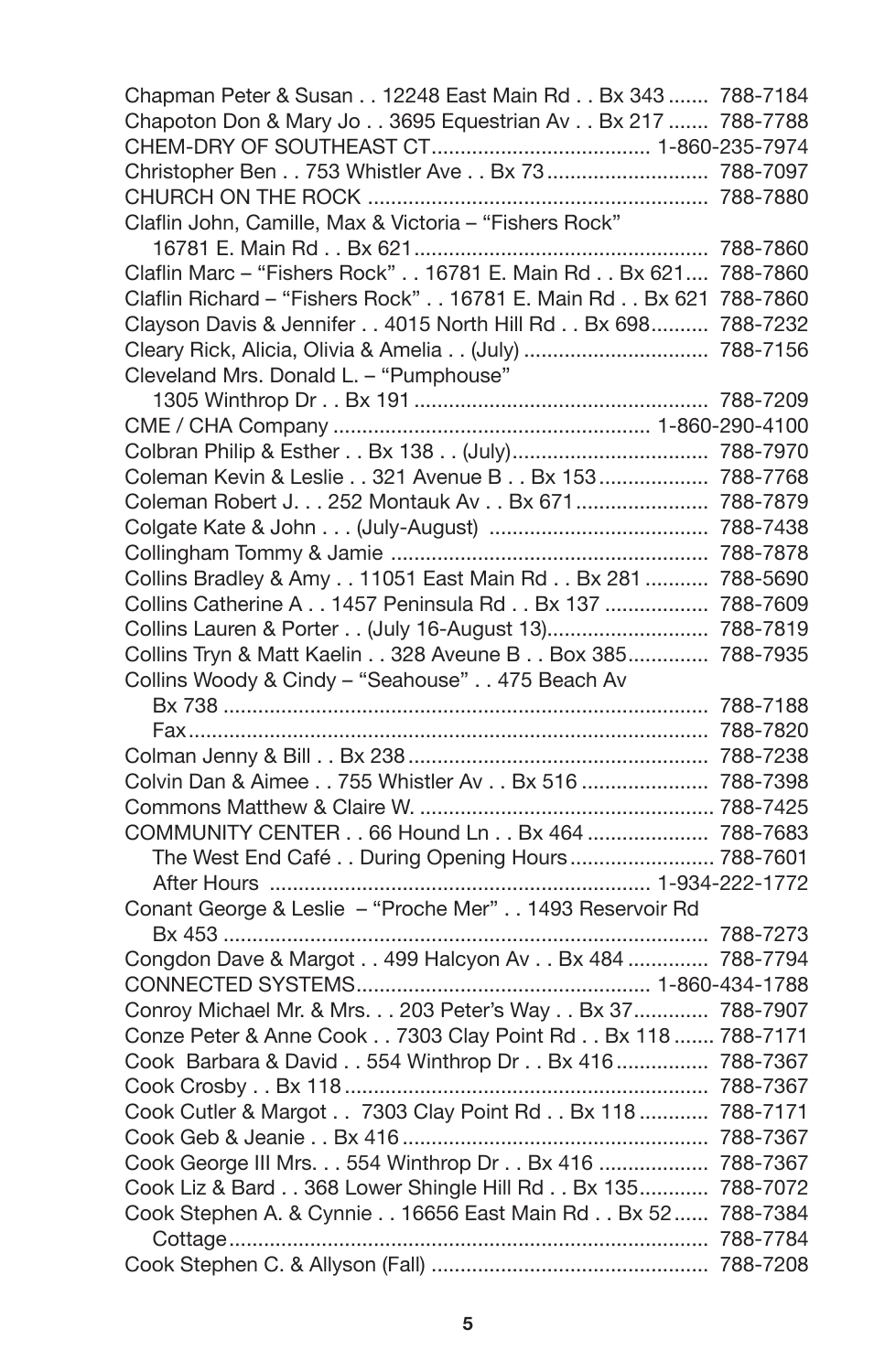| Cook Thaddeus & Susan 1967 Wilderness Rd Bx 87  788-7248       |          |
|----------------------------------------------------------------|----------|
| Coolidge Peter & Faith Bx 564                                  |          |
|                                                                |          |
|                                                                |          |
| Corbin Christopher 151 Whistler Ave Bx 302 788-5606            |          |
| Corcoran Eloise & Lucy 45 Avenue B Box 43                      | 788-7143 |
| Corrente Judith-Ann 7338 Clay Point Rd Bx 285                  | 788-7800 |
|                                                                | 788-7071 |
|                                                                |          |
|                                                                |          |
|                                                                |          |
| Crary Ace & Susan 478 Pyle Rd Bx 297 788-7084                  |          |
| Crary Dianne 255 Ocean View Av Bx 94  788-7170                 |          |
| Crary Jane 270 Ocean View Av Bx 213  788-7847                  |          |
|                                                                |          |
| Crisp Peter & Missy - "Water House" 2357 Equestrian Av         |          |
|                                                                |          |
|                                                                |          |
| Crowley Paul, Tina, Peter & William Bx 166                     |          |
|                                                                | 788-7723 |
| Cugini David & Denise 882 Madeline Av Bx 60                    | 788-7689 |
|                                                                | 788-7305 |
| Curtis Charles & Jane Harvey 220 Reservoir Rd Bx 616  788-7567 |          |
|                                                                |          |
| Cutler Stewart & Anne 718 Winthrop Dr Bx 189  788-7189         |          |
| Cypherd Greg & Gail 698 Peter's Way Bx 28  788-7433            |          |

### **D**

| Damon Ian & Carlene Boylen - "Soundview"                      |  |
|---------------------------------------------------------------|--|
|                                                               |  |
| Danforth Bryan & Marina Caillaud 1506 North Hill Rd           |  |
|                                                               |  |
| Davidson Sandy & Wesley 806 Wilderness Point Bx 686  788-7588 |  |
|                                                               |  |
| Dearborn Ann 2268 Brooks Point Rd Bx 367 788-7296             |  |
| DeBroff Brian & Karen 271 Gloaming Extension Bx 279 788-7574  |  |
|                                                               |  |
|                                                               |  |
|                                                               |  |
| de Menil Lois & George Bx 417                                 |  |
|                                                               |  |
| Pond House 4490 Isabella Beach Rd 788-7530                    |  |
|                                                               |  |
|                                                               |  |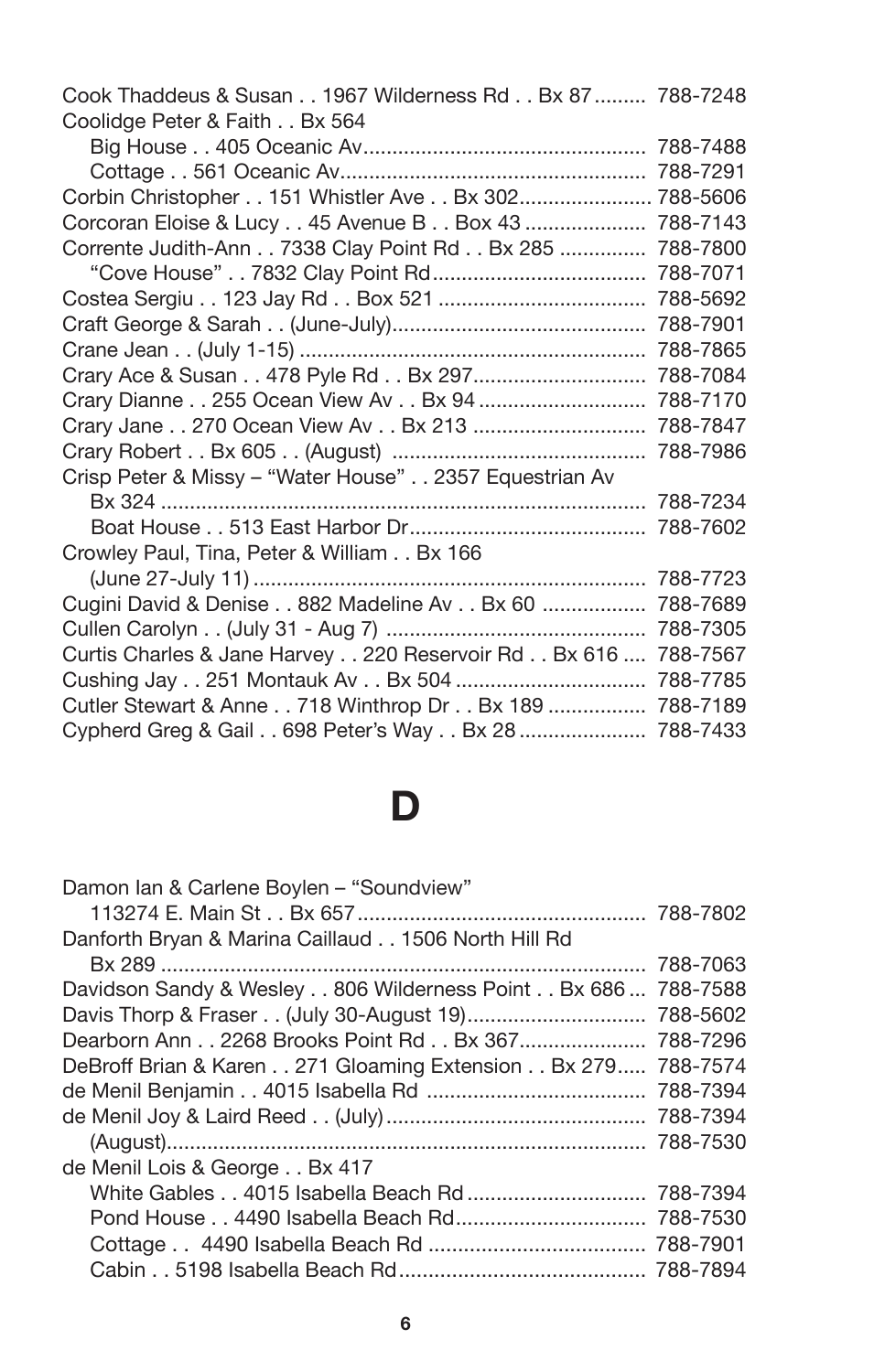| de Menil Victoria & Ankit Kumar (August) 788-7901             |  |
|---------------------------------------------------------------|--|
| Denison Dave 452 Peninsula Rd Bx 276 788-5627                 |  |
| Derderian Kelly & Paul 980 Madeline Ave Bx 66  788-7818       |  |
| Desimone Claudia 3313 Equestrian Av Bx 21  788-7272           |  |
| Devine Donald & Kerry 176 Halcyon Ave Bx 182  788-7965        |  |
| Dewey Chris & Nancy Clark 1968 Wilderness Rd Bx 524. 788-7102 |  |
| Dexter Diane D 590 Montauk Av Bx 54 788-7526                  |  |
|                                                               |  |
| di Bonaventura Chris & Ellen 330 Ettrick Bx 114  788-7750     |  |
| Didriksen Dana & Rachel Williams 6180 Clay Point Rd  788-7797 |  |
| Dietrich Christian 850 Old Mallory Rd Bx 639  788-5630        |  |
|                                                               |  |
|                                                               |  |
| DIVERSIFIED GROUP SERVICES, INC.  1-860-886-5126              |  |
|                                                               |  |
|                                                               |  |
|                                                               |  |
| Doherty Tom & Carol 740 Hedge St Bx 102  788-7585             |  |
| Dollar Chris & Kathy 340 Winthrop Dr Bx 354 788-7619          |  |
| DOMESTIC VIOLENCE HOTLINE  1-800-799-7233                     |  |
|                                                               |  |
| Dotson Will & Theodora 1478 Barlow Pond Ln 788-7558           |  |
|                                                               |  |
| Doucette John & Debbie 606 Alpine Av Bx 77  788-5508          |  |
| Doucette Jamie & Lydia 151 Whistler Av Bx 613  788-5507       |  |
| Douthit Drew & Annie 780 Bell Hill Av Bx 668 788-7243         |  |
|                                                               |  |
| Doyen Tom & Meredith 1867 Whistler Av Bx 351 788-7842         |  |
| Doyle Jessie 1128 Madeline Av Bx 14  788-7406                 |  |
| Doyle L.F. Boker & Susanna 342 Peninsula Rd Bx 14 788-7418    |  |
| Draper Sandy & Mindy Duryea General Delivery  788-7578        |  |
| DRINK N' VESSEL, LLC 643 Equestrian Av Bx 614 788-7101        |  |
|                                                               |  |
| duPont Jameson C 2735 Brickyard Rd  788-7878                  |  |
| duPont Michael B. 3800 East Main Rd Bx 456  788-7401          |  |
| duPont Reyn & Elizabeth 1048 Castle Rd Bx 63 788-7052         |  |
| duPont Reynolds Jr. - "Brickyard" 2735 Brickyard Rd           |  |
|                                                               |  |
| Or "Turkey House" 2396 Brickyard Rd  788-7626                 |  |
| duPont Sarah - "Pond House" (July) Bx 456  788-7021           |  |
| duPont Thomas L - "Grey Goose" 3550 Clay Point Rd             |  |
|                                                               |  |
|                                                               |  |
| Duryea Linda 712 Mansion House Dr General Delivery  788-7578  |  |
| Duryea Oakley & LeeLee General Delivery (August) 788-7578     |  |
| Dwinell Lolly & Jamie 4919 Equestrian Av  788-7453            |  |
|                                                               |  |
|                                                               |  |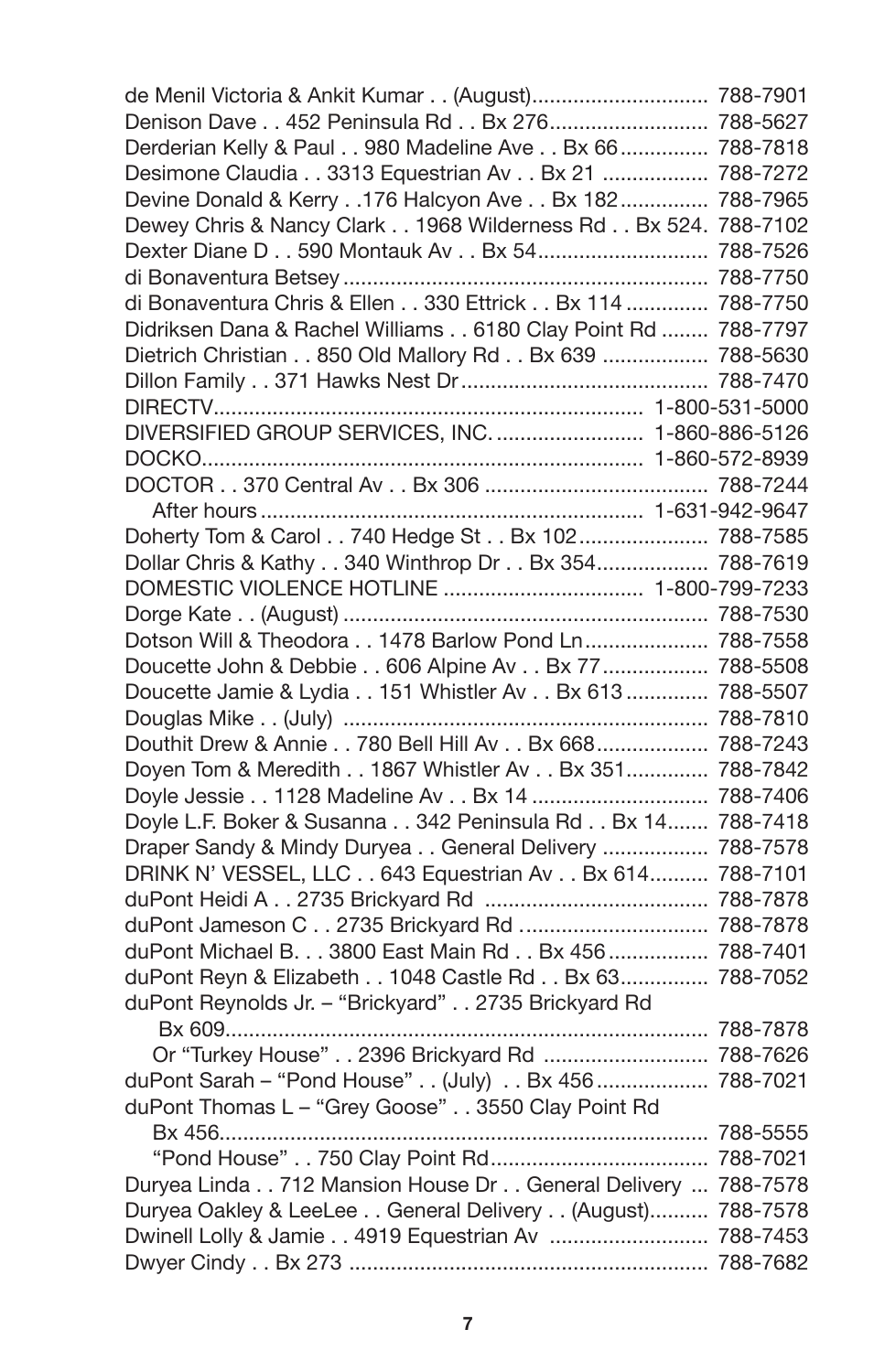## **E**

| Eastman Alan, Tawnya, & Jax 449 Whistler Av Bx 403  788-7939    |          |
|-----------------------------------------------------------------|----------|
| Eastman AJ & Alexandra Andrews 151 Whistler Av Bx 313 788-7977  |          |
|                                                                 | 788-7010 |
| Edson Edith & Robert 371 Hawks Nest Dr                          | 788-7470 |
| Edwards Andrew 87 Madeline Ave Bx 167  788-7645                 |          |
| Edwards Christopher & Trudi 87 Madeline Av Bx 167  788-7645     |          |
| Edwards Gail & David 484 Winthrop Dr Bx 696  788-7382           |          |
| Edwards Jeffrey, Catherine & Benjamin 3708 Clay Point Rd        |          |
|                                                                 | 788-7318 |
| Edwards Kenneth L. 556 The Gloaming Bx 332                      | 788-7653 |
| Edwards Jr. 379 The Gloaming Extension Bx 67                    | 788-7829 |
| Edwards Matthew & Mary Shields 90 Crescent Av                   |          |
|                                                                 |          |
|                                                                 |          |
| Edwards - "Sonny's Place" 640 Central Av  788-7080              |          |
| Eichorn, Mark & Liete 1560 North Hill Rd 788-7217               |          |
| Eiriksson Karl & Lisa 594 Montauk Av Bx 268  788-7880           |          |
| ELECTRIC CORP. DURING BUSINESS HOURS                            |          |
|                                                                 |          |
| After hours outage reporting see pg. 9 1-844-461-5722           |          |
|                                                                 |          |
| Ellsworth Duncan S. Mrs. 1990 Treasure Pond Rd Bx 513. 788-7682 |          |
|                                                                 |          |
| Elwell Roberta 2020 Montauk Av Bx 533  788-7790                 |          |
| <b>EMERGENCY OPERATIONS CENTER (EOC)</b>                        |          |
|                                                                 | 788-7997 |
| Epstein Cary & Steve 951 Mansion House Dr Bx 175                | 788-7169 |
| Ernst Ethan & Chelsea 1770 Equestrian Av Bx 713                 | 788-7709 |
|                                                                 | 788-7546 |
| Esser George J. & Sandy 1423 Whistler Av Bx 31  788-7546        |          |
| Evans Louisa, Town Justice / Councilwoman Bx 546                | 788-7646 |
| Evans Robert & Louisa 939 Whistler Ave Bx 546                   | 788-7054 |
| Evans Sarah & Barry Fein (July 22-August 8)                     | 788-7476 |
| EVERGREEN LANDSCAPES 3531 Crescent Av Bx 219                    | 788-5655 |
|                                                                 | 788-7409 |

## **F**

| Faulkner Patty & Bill 483 Winthrop Dr Bx 355 788-7863        |  |
|--------------------------------------------------------------|--|
|                                                              |  |
| Ferguson Harry & Susie 570 Mansion House Dr Bx 431  788-7431 |  |
| FERGUSON MUSEUM 1109 Equestrian Av Bx 554  788-7239          |  |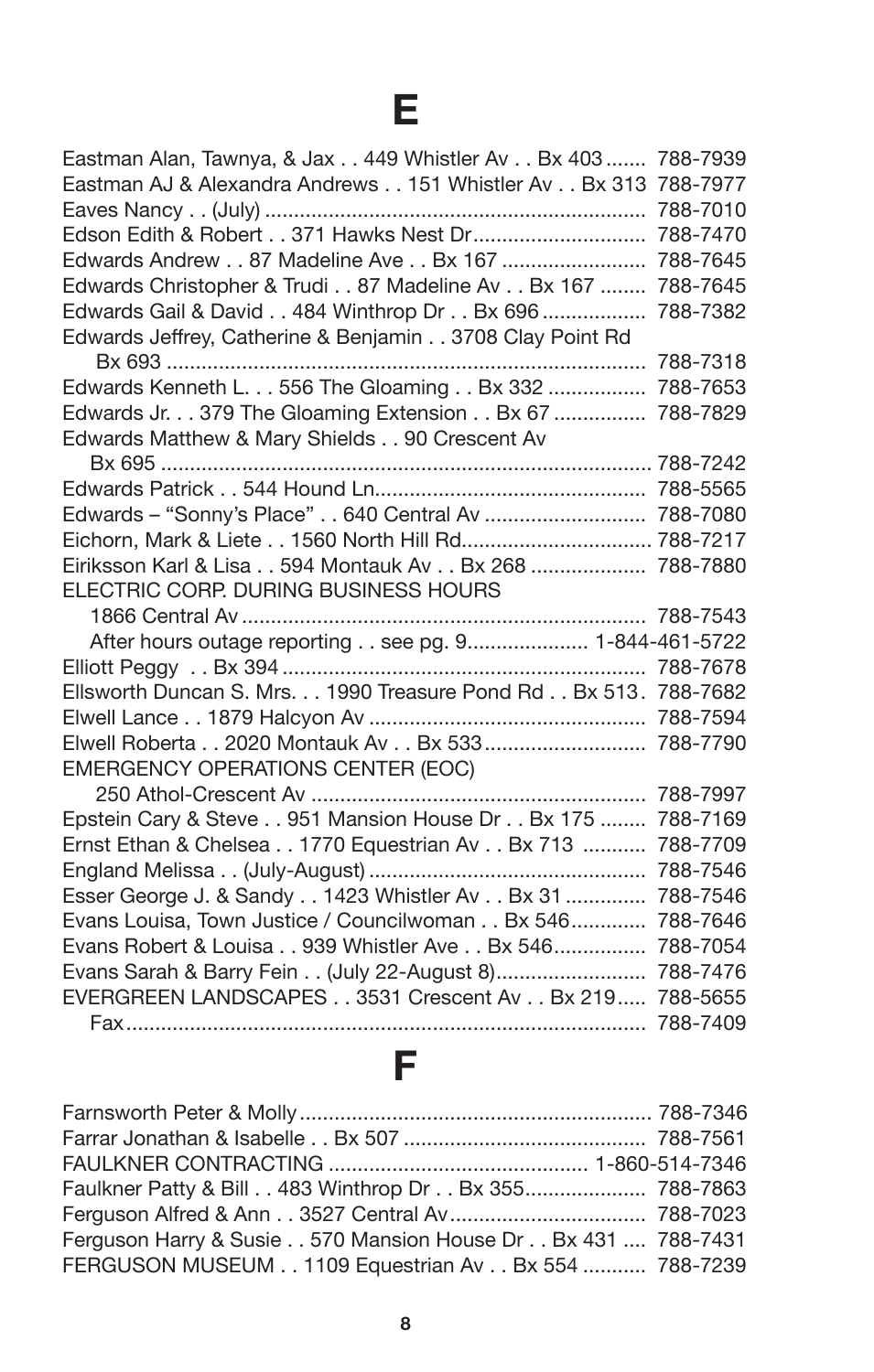| Ferguson C. V. Family 5274 Clay Point Rd Bx 337  788-7446                         |  |
|-----------------------------------------------------------------------------------|--|
|                                                                                   |  |
|                                                                                   |  |
| Finan Laurie & Chris 641 Hedge St Bx 625 788-7412                                 |  |
| Firth Nicholas & Edmée Bx 666 (August 1-31)  788-7525                             |  |
|                                                                                   |  |
| Fisher Arnold & Sally Ogden 3300 Clay Point Rd Bx 196 788-7139                    |  |
|                                                                                   |  |
| Fisher-Owens Dan & Susan 145 Crescent Av Bx 8 788-7557                            |  |
|                                                                                   |  |
|                                                                                   |  |
| Fishers Island Club 20449 East Main Rd                                            |  |
|                                                                                   |  |
|                                                                                   |  |
|                                                                                   |  |
|                                                                                   |  |
|                                                                                   |  |
|                                                                                   |  |
|                                                                                   |  |
|                                                                                   |  |
|                                                                                   |  |
|                                                                                   |  |
| Fishers Island Club Staff Housing<br>Beach House East 21543 East Main Rd 788-7324 |  |
| Beach House West 21543 East Main Rd 788-7837                                      |  |
| Building 47 3rd Fl., Randy McFedries 753 Whistler Av  788-7607                    |  |
|                                                                                   |  |
| Building 47A 3rd Fl., Ben Christopher 753 Whistler Ave  788-7097                  |  |
|                                                                                   |  |
| Camp Tabor East 1100 East Main Rd  788-7012                                       |  |
| Camp Tabor West 1100 East Main Rd 788-7026                                        |  |
| Club Apts. 2nd Fl. East 1047 Whistler Av 788-7925                                 |  |
| Club Apts. 2nd Fl. West 1047 Whistler Av 788-5681                                 |  |
|                                                                                   |  |
| Club Basement Apt 1047 Whistler Av  788-7219                                      |  |
|                                                                                   |  |
|                                                                                   |  |
|                                                                                   |  |
|                                                                                   |  |
|                                                                                   |  |
|                                                                                   |  |
|                                                                                   |  |
|                                                                                   |  |
| FISHERS ISLAND COMMUNITY CENTER 66 Hound Ln                                       |  |
|                                                                                   |  |
|                                                                                   |  |
|                                                                                   |  |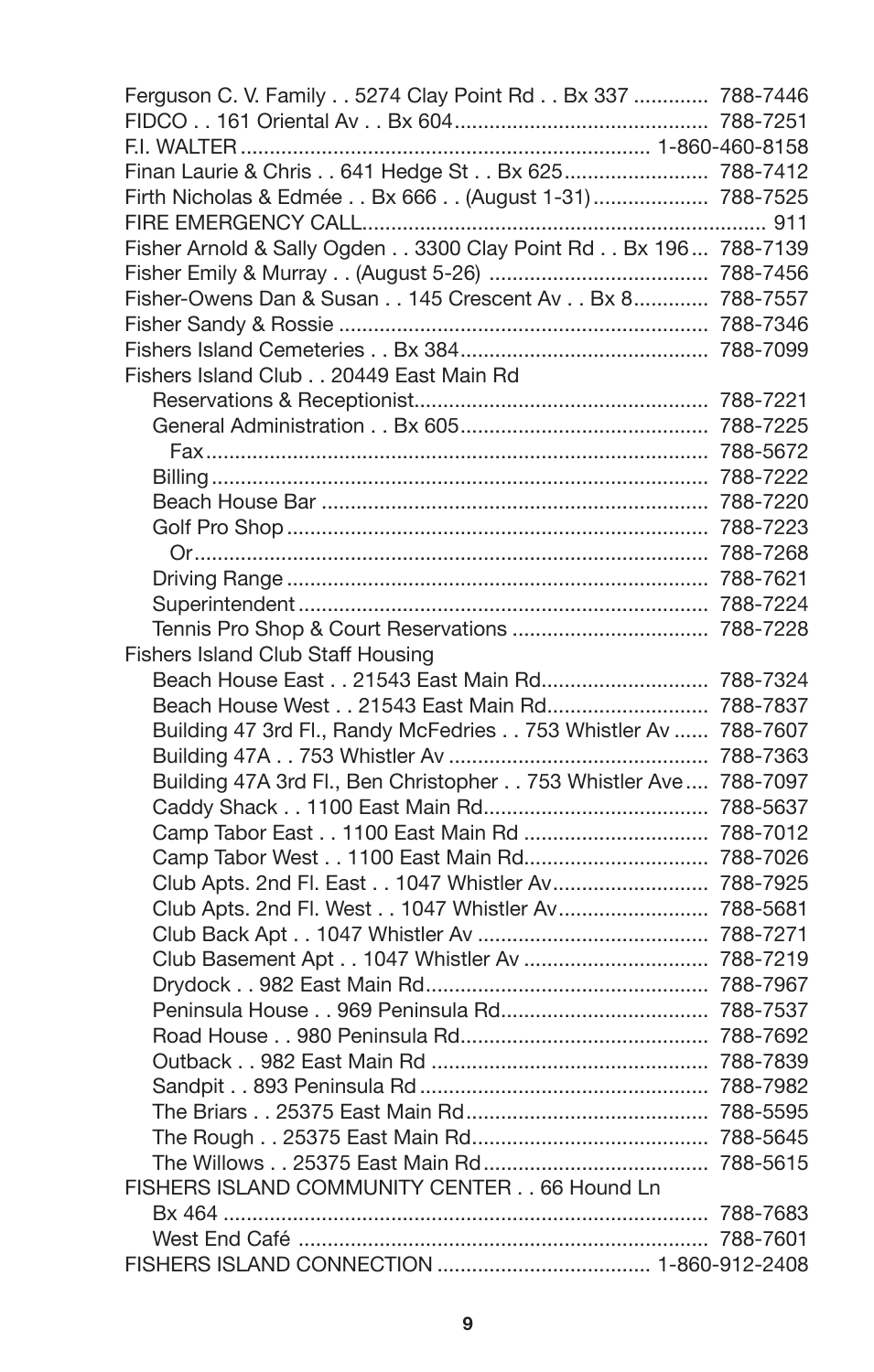| FISHERS ISLAND CONSERVANCY 66 Hound Ln Bx 553 . 788-5609<br><b>FISHERS ISLAND ELECTRIC CORP.</b> |  |
|--------------------------------------------------------------------------------------------------|--|
| Business Hours 161 Oriental Av Bx 604  788-7251                                                  |  |
| After hours outage reporting see pg. 9 1-844-461-5722                                            |  |
|                                                                                                  |  |
| FISHERS ISLAND EMERGENCY MANAGEMENT                                                              |  |
| Emergency Operations Center 250 Athol-Crescent Av  788-7997                                      |  |
| FISHERS ISLAND FERRY DISTRICT 261 Trumbull Dr                                                    |  |
|                                                                                                  |  |
|                                                                                                  |  |
|                                                                                                  |  |
|                                                                                                  |  |
| FISHERS ISLAND FIRE DEPARTMENT 250 Athol Crescent Av                                             |  |
| Ambulance/Sea Strectcher Bx 123 Emergency only 911                                               |  |
|                                                                                                  |  |
|                                                                                                  |  |
|                                                                                                  |  |
| FISHERS ISLAND FIRE DISTRICT 250 Athol Crescent Av                                               |  |
|                                                                                                  |  |
|                                                                                                  |  |
| FISHERS ISLAND LIBRARY 988 Oriental Av Bx 366  788-7362                                          |  |
| FISHERS ISLAND MUSEUM 1109 Equestrian Av Bx 554  788-7239                                        |  |
|                                                                                                  |  |
| FISHERS ISLAND SCHOOL 78 Greenwood Rd Bx 600  788-7444                                           |  |
| <b>FISHERS ISLAND TELEPHONE</b>                                                                  |  |
| During Business Hours 161 Oriental Av Bx 604  788-7001                                           |  |
| After hours outage reporting see pg. 9 1-844-461-5722                                            |  |
|                                                                                                  |  |
|                                                                                                  |  |
| FISHERS ISLAND UTILITY GENERAL OFFICES                                                           |  |
|                                                                                                  |  |
|                                                                                                  |  |
| FISHERS ISLAND VILLAGE MARKET 2932 Crescent Av                                                   |  |
|                                                                                                  |  |
| FISHERS ISLAND WASTE MANAGEMENT                                                                  |  |
|                                                                                                  |  |
|                                                                                                  |  |
| Compost Station 2760 Whistler Av Bx 22  788-7227                                                 |  |
| FISHERS ISLAND WATER WORKS                                                                       |  |
|                                                                                                  |  |
| After hours outage reporting see pg. 9 1-844-461-5722                                            |  |
|                                                                                                  |  |
| Fishers Island Yacht Club & Marina 1317 Central Av                                               |  |
|                                                                                                  |  |
|                                                                                                  |  |
| Fiske Will & Diana 251 Hawks Nest Dr Bx 473  788-7699                                            |  |
|                                                                                                  |  |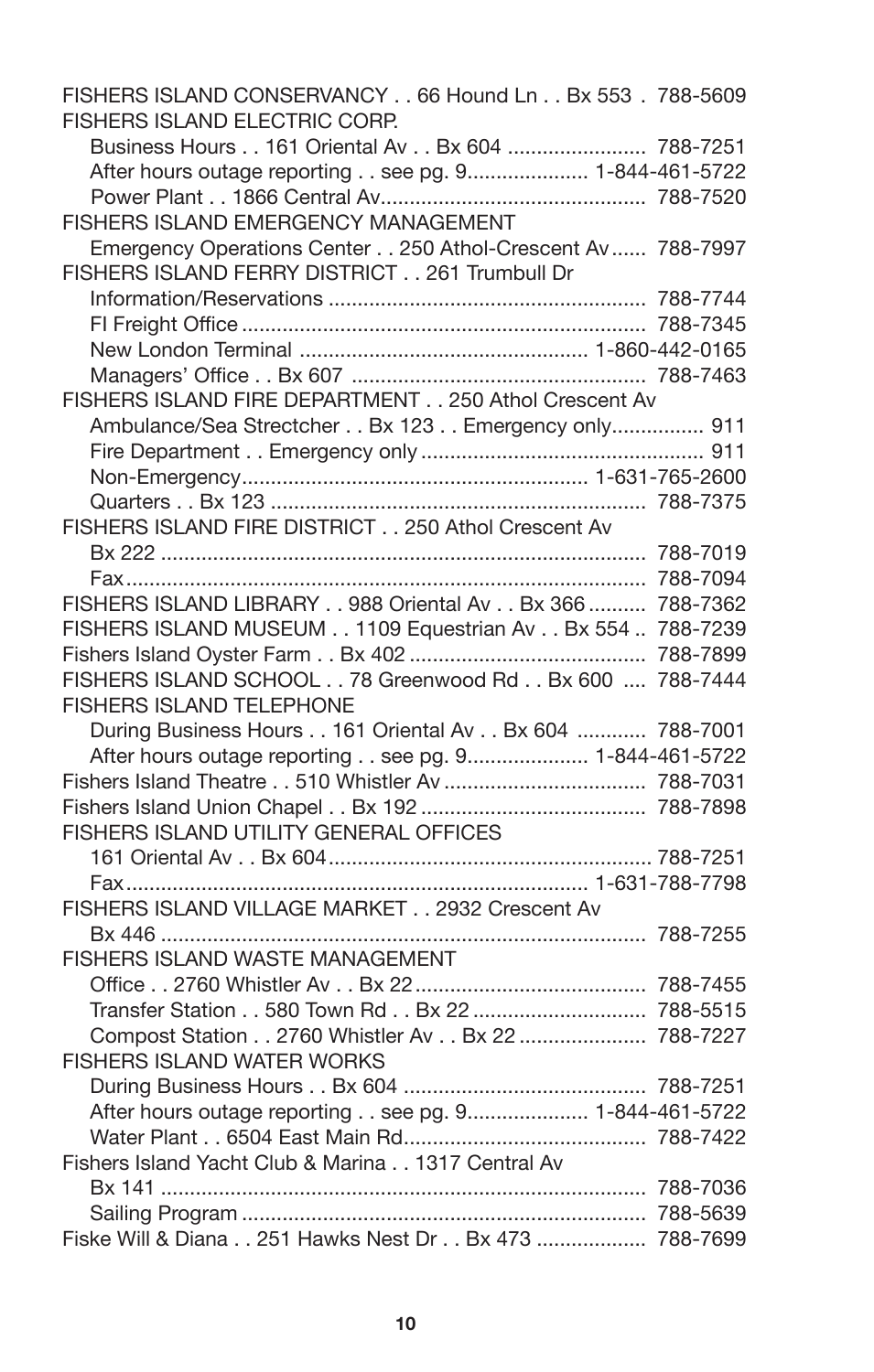| FI SOUNDVIEW REAL ESTATE LLC Bx 272                            |          |
|----------------------------------------------------------------|----------|
|                                                                |          |
| Flanagan Chris 920 Lower Shingle Hill Rd  788-7633             |          |
| Flanagan Christie & Gretchen 920 Lower Shingle Hill Rd         |          |
|                                                                |          |
| Flanagan Michael & Courtney 920 Lower Shingle Hill Rd 788-7633 |          |
| Flinn Michael deV. & Ann Hanes Flinn 4326 Oriental Av          |          |
|                                                                | 788-7970 |
| Flower Walter C. III 762 Brickyard Rd Bx 145  788-7068         |          |
| Foley Fritz & Leah 711 Castle Rd Bx 689                        | 788-7053 |
|                                                                |          |
| Foshay Ella 3390 North Hill Rd Bx 75  788-7720                 |          |
| Foster John H. & Stephanie - "Main House"                      |          |
|                                                                | 788-7161 |
| Foster Lynn A - "Fishers Rock" 16781 East Main Rd              |          |
|                                                                |          |
| Fowler Luke 2123 Equestrian Av Bx 742  788-7282                |          |
| Foyle Richard & Lowri 355 Oriental Av Bx 677                   | 788-7936 |
|                                                                |          |
| Frank Lincoln & Molly 2486 North Hill Rd Bx 704                | 788-7984 |
|                                                                |          |
| Franklin Mark & Marnie 2695 Windshield Dr Bx 61                | 788-7791 |
|                                                                |          |
| Fransson Karl 1044 Cedar Ridge Bx 552 788-7735                 |          |
| Fransson Martha 1044 Cedar Ridge Bx 552 788-7735               |          |
| Fritze Anita 560 North Hill Rd Bx 735 788-7734                 |          |
|                                                                |          |
|                                                                |          |
| Furse William 780 Bell Hill Av Bx 473 788-7243                 |          |

## **G**

| Gaillard Andrew & Kendal 1262 Montauk Av Bx 482  788-7718           |          |
|---------------------------------------------------------------------|----------|
| Gaillard Bill & Kassie - "Kasita" 302 Bell Hill Av Bx 647  788-7681 |          |
| Gaillard Christopher – "Treetops" 556 Bell Hill Av Bx 651  788-7676 |          |
| Gaillard Peter & Peggy 764 Bell Hill Av Bx 651  788-7884            |          |
| Gaillard Tom & Peg - "Kasita" 302 Bell Hill Av Bx 647 788-7681      |          |
| Gallagher Loch & Emily Bx 287 (July 21-August 4) 788-7137           |          |
|                                                                     |          |
| Gary Amelia 605 Top of the World Bx 76  788-7484                    |          |
| Gary Mrs. Raymond B 605 Top of the World Bx 76  788-7484            |          |
|                                                                     |          |
|                                                                     | 788-7512 |
| Gaumond Mark & Louise 16121 East Main Rd Bx 41 788-7141             |          |
|                                                                     |          |
| Geniesse Robert & Jane 52 Hedge St Bx 23  788-7876                  |          |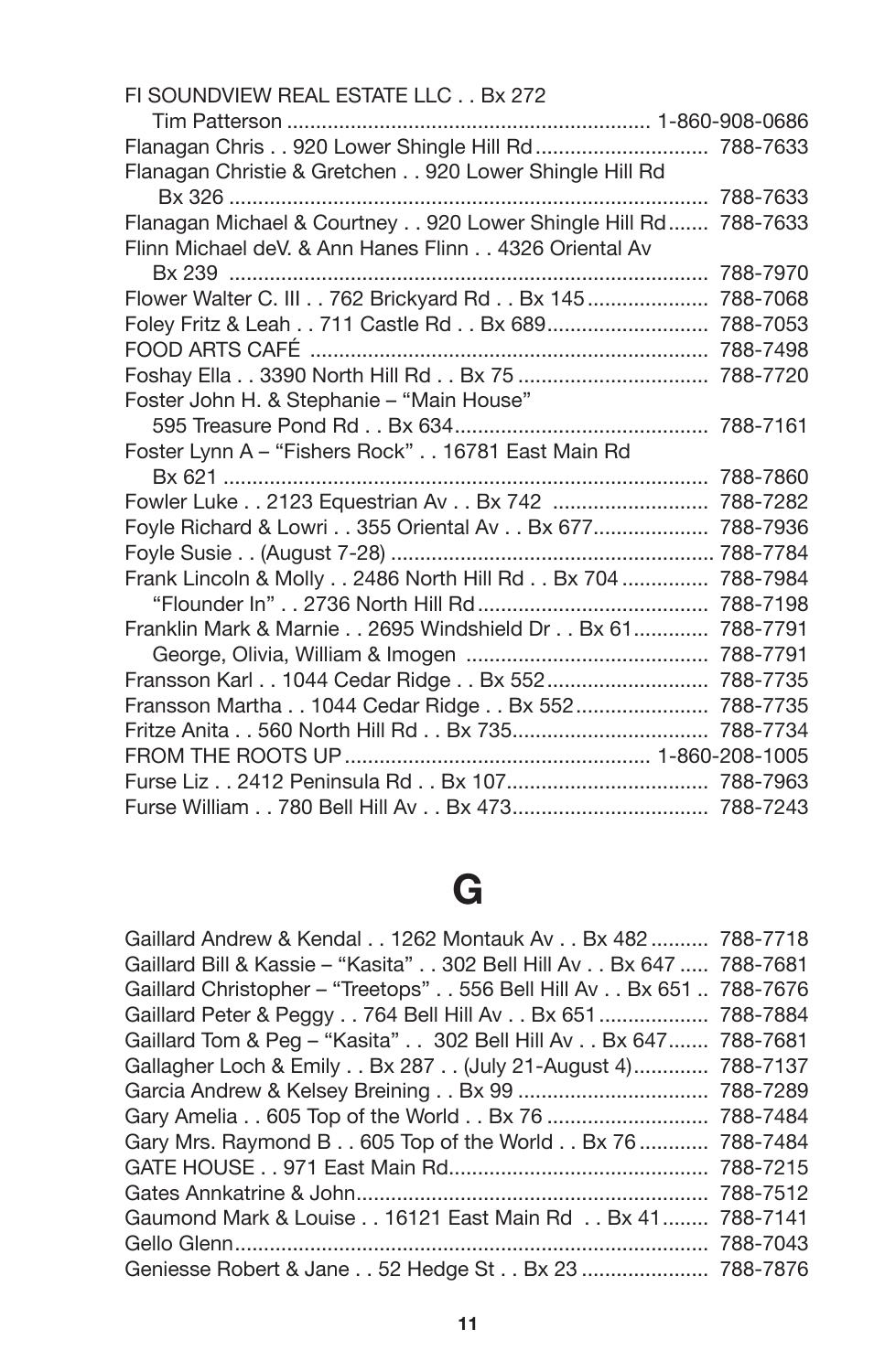| Geniesse Tom & Jan 1313 Whistler Av Bx 709  788-7599           |          |
|----------------------------------------------------------------|----------|
| George Michael & Neil Bajorin 557 Whistler Av Bx 291  788-5624 |          |
| George Tats & Quintin - "The Zoo" 396 Upper Shingle Hill Rd    |          |
|                                                                |          |
|                                                                | 788-7344 |
| Getz Robert & Jeanine - "Beachbreak"                           |          |
|                                                                |          |
|                                                                |          |
| Gibbs Brad, Robin, Tucker & Phin 881 Top of the World          |          |
|                                                                | 788-7775 |
|                                                                |          |
| Giles Paul & Carol 322 Avenue B Bx 714  788-7618               |          |
|                                                                |          |
| Glendon John, Jeanine, Michelle M 890 The Gloaming             |          |
|                                                                |          |
|                                                                |          |
| Good Elizabeth & Tyler Rosebrock (July 12-31)  788-7329        |          |
| Goodyear Polly & Jake - "Seven Gables"                         |          |
|                                                                |          |
| GOOSE ISLAND CORP 1633 Central Av Bx 49  788-7311              |          |
|                                                                |          |
| Goss Alice - "Alpine Abbey" 675 Alpine Ave  788-7581           |          |
|                                                                |          |
| Goss Chauncey & Allison - "Hedge View" 558 Hedge St            |          |
|                                                                |          |
|                                                                |          |
| Goss Janet & Sanford Markley (August 5-19)  788-7048           |          |
|                                                                | 799-7550 |
|                                                                |          |
| Goss P. - "Village Cottage" 710 Mansion House Dr  788-7694     |          |
| Goss Porter & Mariel - "East Dumpling"                         |          |
|                                                                |          |
|                                                                |          |
| Goss Suzanne - "Alpine Abbey" 675 Alpine Av                    | 788-7581 |
|                                                                |          |
|                                                                |          |
| Gray Ben & Rachel 1471 Mansion House Dr Bx 457                 | 788-7426 |
| Gray Jane 253 Greenwood Rd Bx 584 788-7831                     |          |
|                                                                |          |
|                                                                |          |
| Grey Gulls 3800 East Main Rd Bx 456  788-7415                  |          |
|                                                                |          |
|                                                                |          |
|                                                                |          |
|                                                                |          |
|                                                                |          |
| Gruner Nancy 137 Pheasant Dr Bx 605  788-7369                  |          |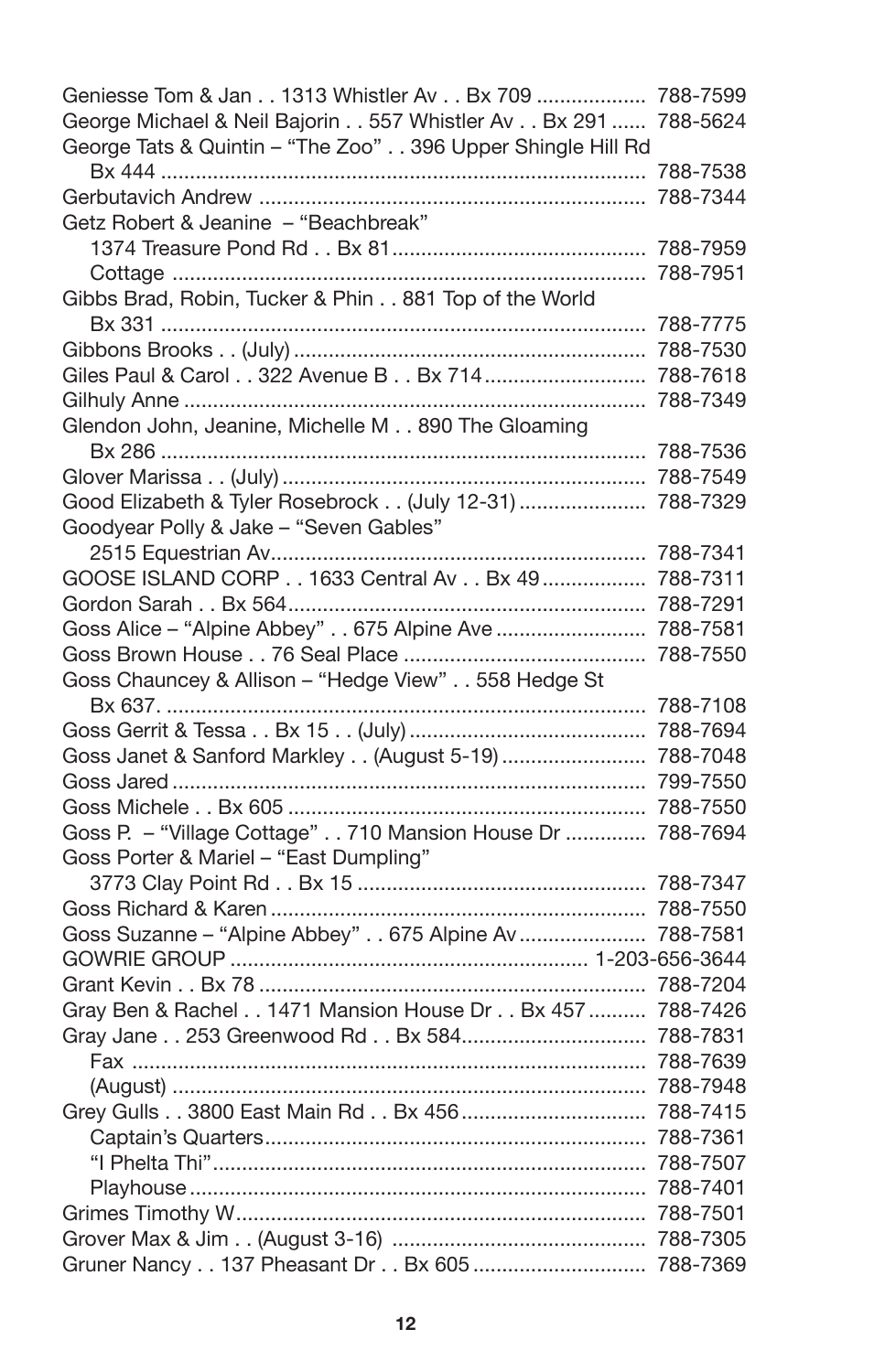| Gruner Sam & Leslie Goss 137 Pheasant Dr Bx 15  788-7369 |  |
|----------------------------------------------------------|--|
| Guimaraes George & MaryBeth 1950 Equestrian Av           |  |

Bx 264 ..................................................................................... 788-7569 Gwathmey Gaines . . 22617 East Main Rd . . Bx 683 ................. 788-7575 GWENMOR MARINE CONTRACTING.............................. 1-860-536-0281

## **H**

| Hall Barry & Eleanor 1400 Mansion House Dr  788-7966           |          |
|----------------------------------------------------------------|----------|
| Hall Bill & Josie 265 Crescent Av Bx 577  788-5698             |          |
| Hall Harrison & Nicolas 225 Crescent Av Bx 373 788-7447        |          |
|                                                                |          |
| Hall Stephanie 225 Crescent Av Bx 373                          | 788-7447 |
| Hamilton Frederic C. & Jane270 Pheasant Dr Bx 596              | 788-7672 |
|                                                                | 788-7672 |
| Hanau Ranny & Ken 505 Ocean View Av Bx 172 788-7328            |          |
|                                                                |          |
|                                                                |          |
| Hanse Gil & Tracey 395 Hedge St Bx 249 788-7045                |          |
| Hansell Robert & Phyllis 320 Avenue B Bx 463  788-7887         |          |
| Hanson Michael & Patsy Bx 163 (June-July)  788-7725            |          |
|                                                                |          |
|                                                                |          |
| Harrington Teddy, Ashley, Jake, Natalie & Elsie                |          |
|                                                                |          |
| Harris David 5348 Clay Point Rd Bx 493  788-7314               |          |
| Harris Dirk & Amy 439 Montauk Av Bx 356 788-7914               |          |
| Harris Kathy & John 1122 Clay Point Rd Bx 547  788-7206        |          |
| Harris Katie & Doug 4 Sterling St Bx 267  788-7838             |          |
| Harvey Bart & Janet Marie 1378 Old Mallory Rd Bx 186  788-7971 |          |
| Harvey Curtis Cottage 400 Reservoir Rd  788-7009               |          |
| Harvey Dixon & Janet 174 Reservoir Rd. . Bx 616 788-7049       |          |
| Harvey Ellen & Tad Sperry 1106 Equestrian Av Bx 676  788-7705  |          |
| Harvey Grace 775 Old Mallory Rd Bx 681  788-7905               |          |
| Harvey Jane & Charles Curtis 220 Reservoir Rd Bx 616  788-7567 |          |
| Harvey Ned & Mary 3549 Clay Point Rd Bx 746 788-7808           |          |
|                                                                |          |
| Haver Charles & Stewart Skolnick 2515 Barlow Pond 788-7892     |          |
| HAVER & SKOLNICK ARCHITECTS  1-860-354-1031                    |          |
|                                                                |          |
| HAY HARBOR CLUB 990 Fox Av Bx 477                              |          |
| Main Office/Scheduling/Restaurant Reservations  788-7323       |          |
|                                                                |          |
|                                                                |          |
|                                                                |          |
|                                                                |          |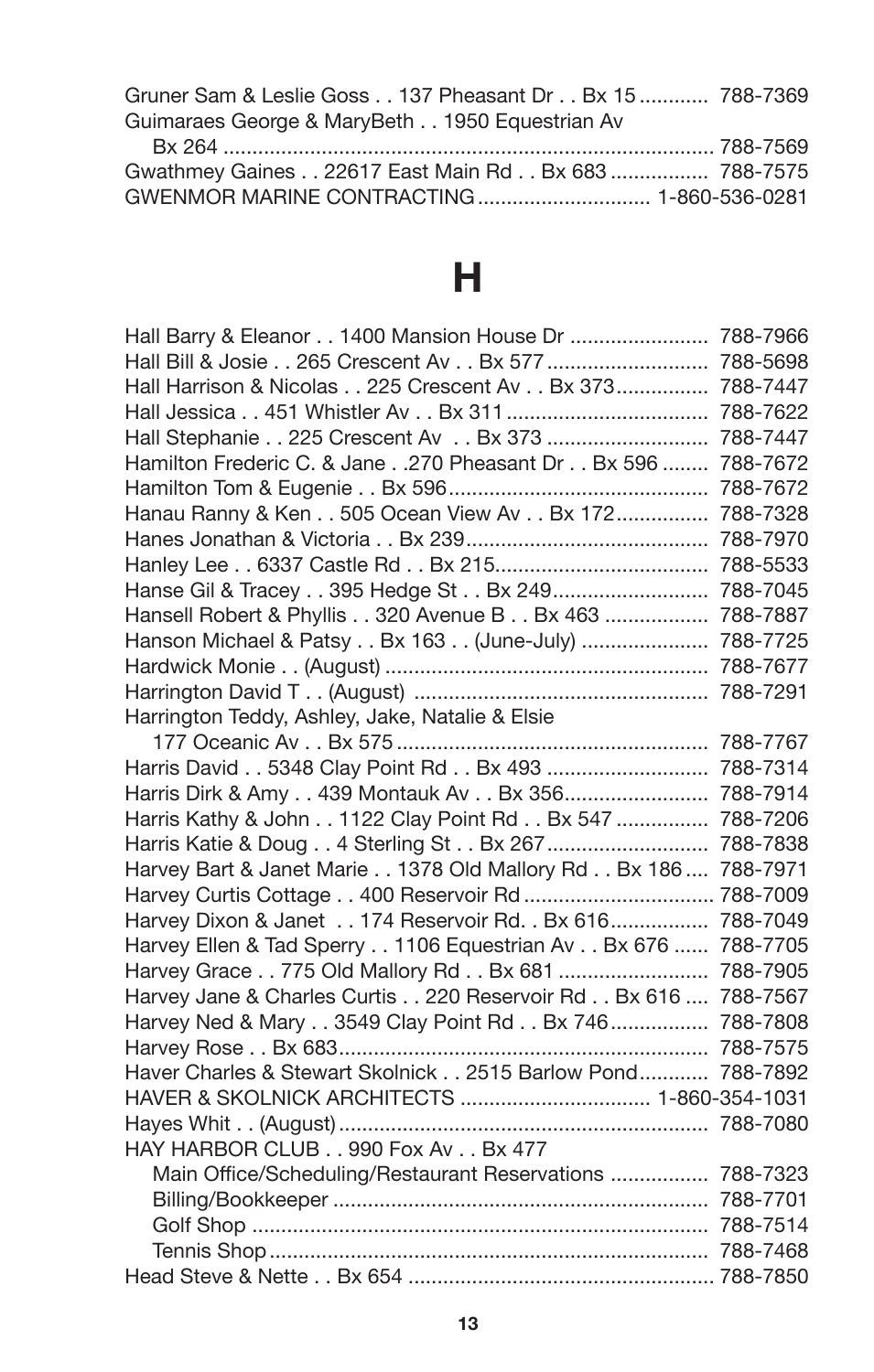|                                                                       | 788-5539 |
|-----------------------------------------------------------------------|----------|
| Heavner Jamie                                                         | 788-7080 |
| Heeney Matthew & Polly 1457 Peninsula Rd. . Bx 137                    | 788-7609 |
|                                                                       | 788-7901 |
| Helfet Anthony B 3596 Brooks Point Rd Bx 754                          | 788-7704 |
|                                                                       | 788-7931 |
| Henderson Joseph & Lucia 4322 Oriental Av Bx 673                      | 788-7128 |
| Henderson Wendy & Ted 954 Bell Hill Av Bx 624                         | 788-7553 |
|                                                                       | 788-7594 |
| HENRY L. FERGUSON MUSEUM 1109 Equestrian Av                           |          |
|                                                                       | 788-7239 |
| Herrick Lucinda 883 Ocean View Av Bx 109                              | 788-7062 |
|                                                                       | 788-7310 |
| Hickey Rod, Angela, Ellery & Roddy 1345 Reservoir Rd                  |          |
|                                                                       | 788-7310 |
|                                                                       |          |
| Hobson Tony & Emmy 871 Ocean View Bx 148 788-7278                     |          |
|                                                                       |          |
| Hoey Robert & Margaret - "Serenity"                                   |          |
|                                                                       | 788-5696 |
|                                                                       | 788-7643 |
|                                                                       | 788-7778 |
|                                                                       | 788-7813 |
| Horn Lawrence & Mary 335 Madeline Av Bx 1                             | 788-7828 |
| Horning George & Nirapa 696 Peter's Way Bx 204                        | 788-7793 |
| Hotchkiss Win & Hilary 6331 East Main Rd Bx 139                       | 788-7799 |
| Houghton Arthur A. III & Roberta 4271 Castle Rd                       |          |
|                                                                       | 788-7391 |
| Howe Nat & Kenny King 460 Cedar Ridge Bx 185                          | 788-7410 |
| Hubert Bruce 1980 Brooks Point Rd Bx 633                              | 788-7174 |
| Huguley Suzanne & Martin - "The Ark" Bx 336                           | 788-7801 |
| Hunt Rob, Phoebe, Violet & Teddy 572 Lower Shingle Hill Rd            |          |
|                                                                       | 788-7510 |
| Hurlburt Harry & Sandy 13274 East Main Rd Bx 98  788-7802             |          |
| Hutcheson Rossie & Randy 4923 North Hill Rd Bx 756 788-7449           |          |
|                                                                       | 788-7578 |
| Hyotte Catherine & Matthew - "Holiday House" (July & August) 788-7474 |          |

### **I**

| Ireland George & Lisa 15541 East Main Rd Bx 131  788-7715 |  |
|-----------------------------------------------------------|--|
| Irwin Jeanet & John 1206 Buckner Dr Bx 543  788-7385      |  |
|                                                           |  |
| ISLAND COMMUNITY BOARD Secretary Bx 371 788-7569          |  |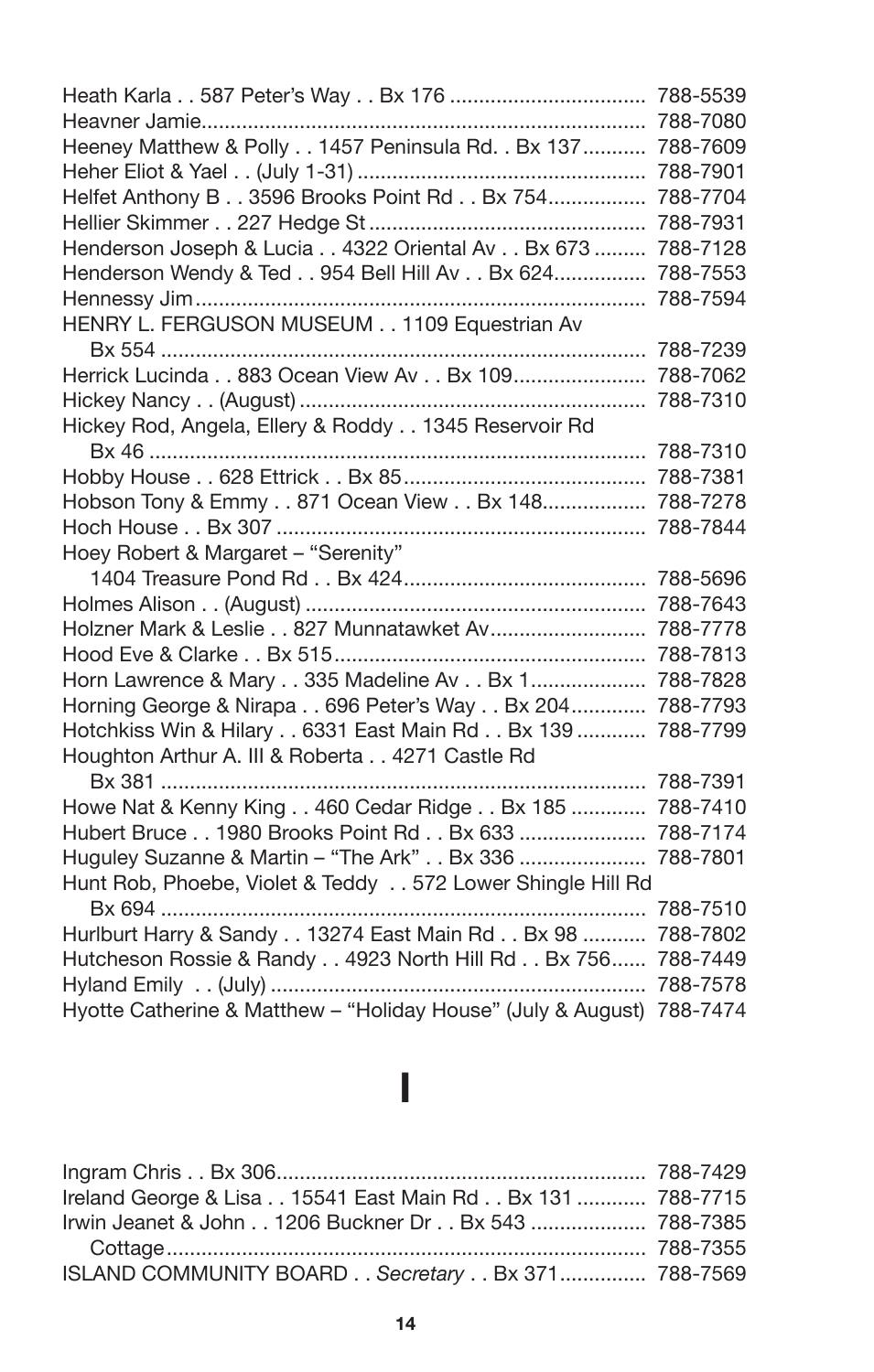| ISLAND FUEL SERVICE 940 Mesquito Hollow Bx 534 788-5573 |  |
|---------------------------------------------------------|--|
|                                                         |  |
| ISLAND HARDWARE 1417 The Gloaming Bx 741  788-7233      |  |
| ISLAND HEALTH PROJECT, INC. Bx 344  788-7244            |  |
|                                                         |  |
| ISLAND PEOPLE'S PROJECT Bx 523  1-860-716-4329          |  |
|                                                         |  |

## **J**

| Jeffries Susan, Michael & A. J 3675 Castle Rd  Bx 666 788-7608 |  |
|----------------------------------------------------------------|--|
| Jenssen - "Island House" 899 Munnatawket Av Bx 214  788-7666   |  |
|                                                                |  |
| Johnson Betty Edwards - "Harbor Lights"                        |  |
|                                                                |  |
| Johnson David & Jackie 1130 Old Well Dr Bx 155 788-7256        |  |
| Johnson Tom & Laura 428 Upper Shingle Hill Rd Bx 132 788-7756  |  |
|                                                                |  |
|                                                                |  |
|                                                                |  |

# **K**

| Kadushin Charles 2164 Wilderness Rd Bx 562             | 788-7658 |
|--------------------------------------------------------|----------|
| Kaelin Matt & Tryn Collins 592 Montauk Ave Bx 385      | 788-7935 |
| Kardziyak Ihar 1152 Old Mallory Rd Bx 162              | 788-7140 |
| Kassarjian Mike & Stephanie Braun Bx 103 (July)        | 788-7486 |
|                                                        | 788-7100 |
|                                                        | 788-7100 |
| Keenan Howard & Pam 720 Oceanic Av Bx 198              | 788-7597 |
|                                                        | 788-7598 |
|                                                        | 788-7424 |
| Kelly Ellen H. (Kelly Beach House) 1460 Old Mallory Rd |          |
|                                                        | 788-7830 |
| Kelly Ian & Joanna Pertz (August 16-September 6)       | 788-7676 |
|                                                        | 788-7062 |
| Kennedy Sheila Rauch 4566 Equestrian Av Bx 631         | 788-7499 |
|                                                        | 788-7817 |
| Ketner D. Scott 4321 Brooks Point Rd Bx 208            | 788-7563 |
|                                                        | 788-7541 |
|                                                        | 788-7862 |
|                                                        | 788-7784 |
|                                                        | 788-7256 |
|                                                        | 788-7753 |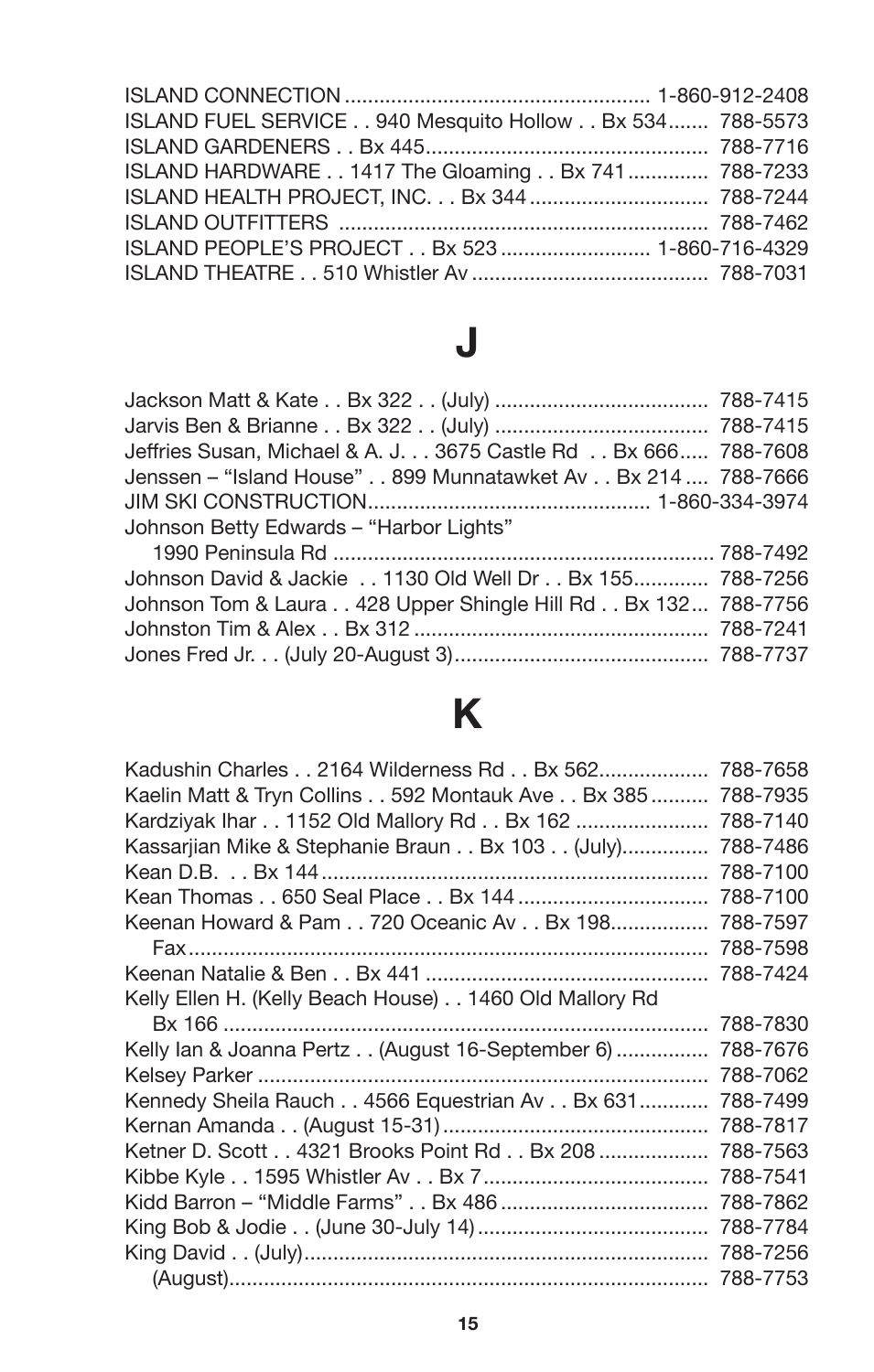| Kinkade Valarie 153 Upper Shingle Hill Rd Bx 78  788-7204        |  |
|------------------------------------------------------------------|--|
| Kinlin Bruce & Lily 498 Halcyon Av Bx 188  788-7082              |  |
| KINLIN RUTHERFURD ARCHITECTS Bx 1881-212-695-2988                |  |
| Kinsolving Arthur L. Rev. 216 Halcyon Av Bx 507 788-7561         |  |
|                                                                  |  |
| Klimczak John, Michele, Nick & Victoria 151 Whistler Av          |  |
|                                                                  |  |
|                                                                  |  |
|                                                                  |  |
| Kooyker Willem 7338 Clay Point Rd Bx 285  788-7800               |  |
|                                                                  |  |
| Krakowsky Philippe & Lisa Posey 1880 Isabella Beach Rd  788-7266 |  |
| Kucsera John & Laura 1264 Montauk Av Bx 266 788-7719             |  |
| Kuijpers Arthur & Roelfien 1288 Firestone Dr Bx 372  788-7752    |  |
|                                                                  |  |
|                                                                  |  |

## **L**

| Larson Matt, Michelle & Carter 1950 Crescent Ave Bx 481 788-7867 |          |
|------------------------------------------------------------------|----------|
|                                                                  |          |
|                                                                  |          |
|                                                                  |          |
|                                                                  |          |
|                                                                  |          |
| Laughlin Michael 1959 Crescent Av Bx 323 788-7070                |          |
| Lausmann Nicole 753 Whistler Av Bx 73  788-7907                  |          |
| LAWRENCE & MEMORIAL HOSPITAL 1-860-442-0711                      |          |
|                                                                  |          |
| Lawrence Peter & Susan 809 Halcyon Av Bx 27 788-7117             |          |
|                                                                  |          |
|                                                                  |          |
|                                                                  |          |
| LeConey Westy & Morgan (June 26-July 31)  788-7762               |          |
| Leuchtenburg Josh & Tamara - "Cottage C"                         |          |
|                                                                  |          |
|                                                                  |          |
| Leyland George P. 2055 Wilderness Rd Bx 2 788-7698               |          |
|                                                                  |          |
|                                                                  | 788-7713 |
| Liquor Store 643 Equestrian Av Bx 614                            | 788-7101 |
|                                                                  | 788-7458 |
| Lobsters - Chris Edwards 97 Madeline Av Bx 167                   | 788-7645 |
|                                                                  | 788-7193 |
| Long David & Lynne 1982 Brooks Point Rd Bx 274 788-7200          |          |
| Lord Lyn 106 Lower Shingle Hill Rd Bx 212 788-7841               |          |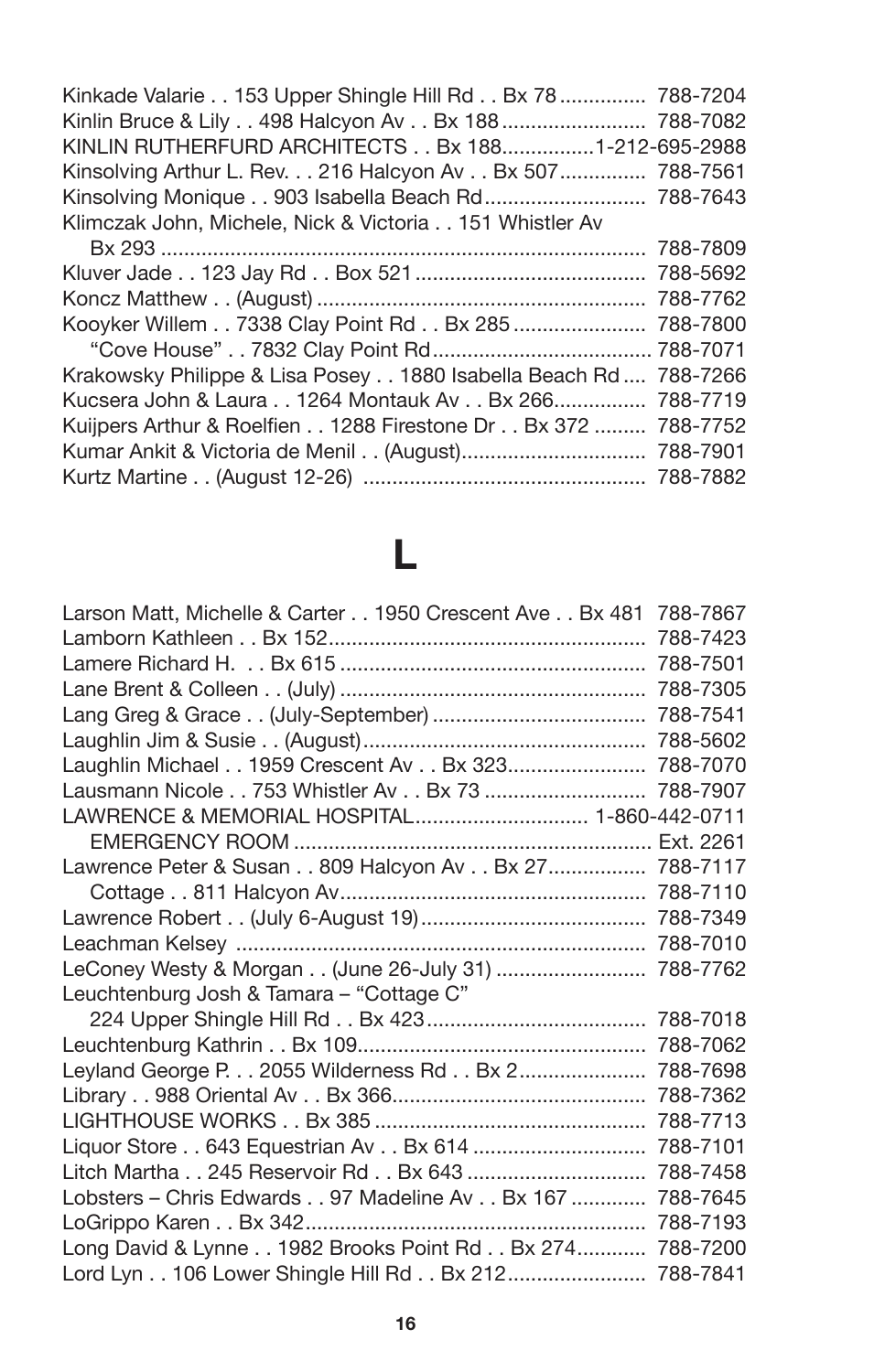| Loveday Geordie & Sarah Porter - "Red Caps"             |          |
|---------------------------------------------------------|----------|
|                                                         | 788-7113 |
| Ludemann Audrey 545 Madeline Av Bx 282                  | 788-7118 |
|                                                         |          |
| Lusker Aaron & Susan 204 Peter's Way Bx 257             | 788-7115 |
|                                                         | 788-7279 |
|                                                         | 788-7676 |
| Lynch Holland & K.C. - "Huntesbell" 1778 Barlow Pond Rd |          |
|                                                         | 788-7949 |
|                                                         | 788-7059 |
|                                                         | 788-7611 |
| Lyon Cecil & Linda 251 Athol Crescent Av Bx 26          | 788-7819 |
| Lyon Natalie (Cottage B) 222 Upper Shingle Hill Rd      |          |
|                                                         | 788-7190 |
|                                                         | 788-7205 |
| Lyons Jack & Doreen 1749 Cedar Ridge Bx 404  788-7205   |          |

# **M**

| MacDonald Jeffrey & Courtney 1178 Madeline Av Bx 115 . 788-7435 |          |
|-----------------------------------------------------------------|----------|
|                                                                 | 788-7750 |
| Macleod Robert W. 5394 Equestrian Av Bx 179                     | 788-7368 |
| MacNair Cynthia 1089 Old Mallory Rd Bx 127                      | 788-7552 |
|                                                                 | 788-7762 |
| Madden Tim & Tara 975 Cedar Ridge Rd Bx 29                      | 788-7976 |
|                                                                 | 788-7813 |
| Malinowski Nate 447 Montauk Av Bx 301                           | 788-7854 |
| Malinowski Steve & Sarah 4318 Oriental Av Bx 402                | 788-7889 |
|                                                                 |          |
|                                                                 |          |
|                                                                 |          |
|                                                                 |          |
| Marshall Sam & Laurie 824 North Hill Rd Bx 5                    | 788-5576 |
|                                                                 |          |
|                                                                 | 788-7346 |
|                                                                 |          |
|                                                                 |          |
|                                                                 | 788-7524 |
|                                                                 | 788-7616 |
| McAllister Malcolm & Diddle 960 The Gloaming Bx 611             | 788-7823 |
| McAllister Wendy R. 487 Seal Place Bx 605  788-7587             |          |
| McCall Abby & David 136 Ocean Av Bx 644                         | 788-7373 |
|                                                                 |          |
| McCall Tom & Samantha Bx 747 (August 1-15)                      | 788-7675 |
| McCance Bill & Suzy - "The Ark" 516 Ark Hill Bx 336  788-7801   |          |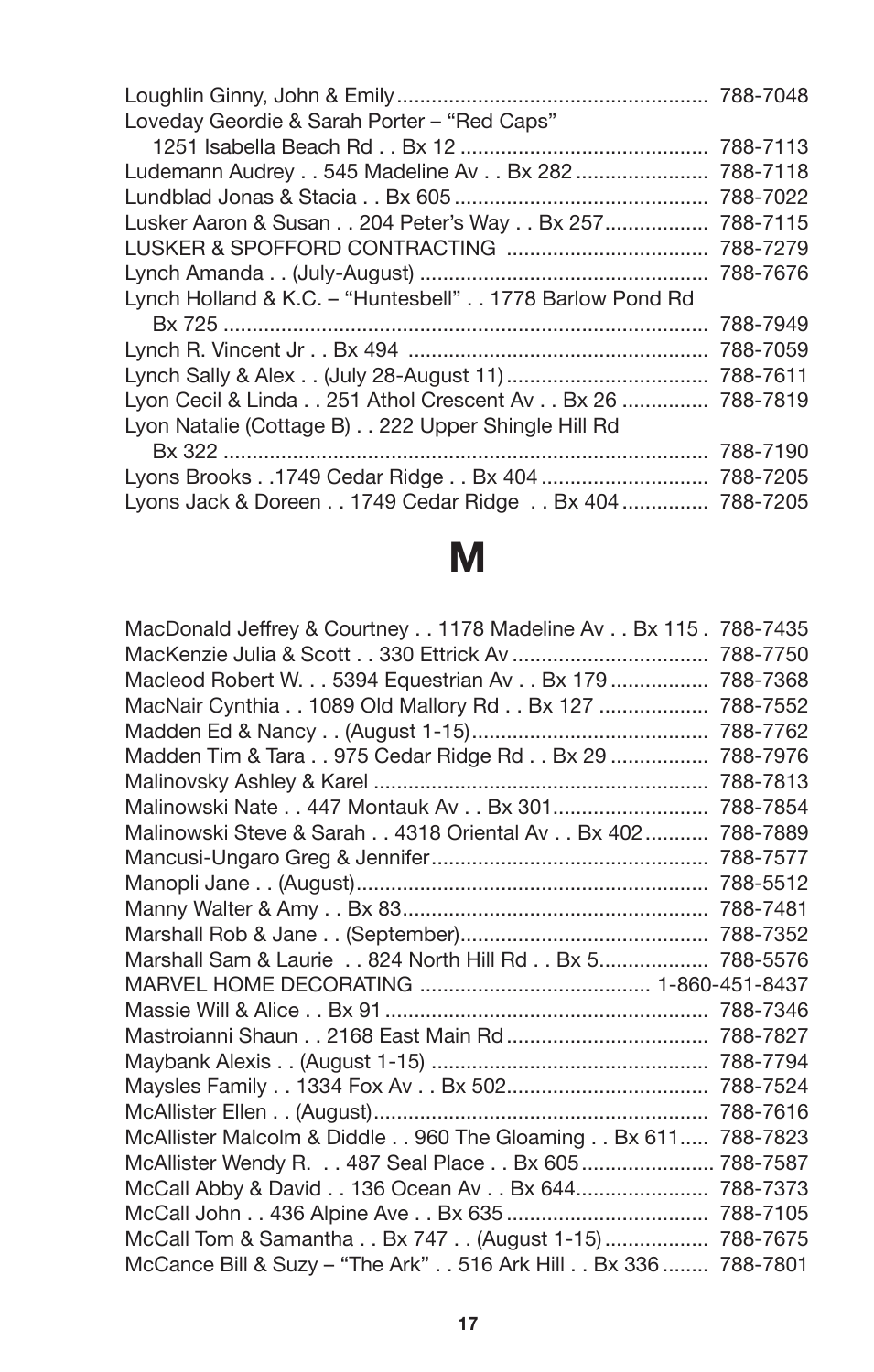| McCance Caroline 516 Ark Hill Bx 336  788-7801               |          |
|--------------------------------------------------------------|----------|
| McCance Catherine 516 Ark Hill Bx 336 788-7801               |          |
| McCance Elizabeth 486 Ark Hill Bx 414 788-7340               |          |
| McCance Henry & Allison 1564 North Hill Rd Bx 414 788-7883   |          |
| McCance Tom - "Life Boat" 516 Ark Hill Bx 336.  788-7480     |          |
| McCarthy Stacey 1054 Madeline Av Bx 736                      | 788-7566 |
|                                                              | 788-7359 |
| McCormack Anne & Todd 123 The Gloaming Bx 113 788-7900       |          |
| McElhinny David & April 1910 Montauk Ave  788-7059           |          |
| McElwreath Ed & Leslie Bx 732                                |          |
|                                                              |          |
|                                                              | 788-7776 |
| McGeeney Diane T. 4717 North Hill Rd Bx 472  788-7338        |          |
| McGeeney John S. 4717 North Hill Rd Bx 472  788-7338         |          |
|                                                              |          |
|                                                              |          |
| McGillian John F. Jr. 1177 Old Mallory Rd Bx 442  788-7055   |          |
| McGrath James 903 Isabella Beach Rd  788-7643                |          |
| McGraw Christy & Ted - "Boat House" Bx 596  788-7602         |          |
|                                                              |          |
| McLean Sara & Locke Bx 606                                   |          |
| (June 30-July 29 & September 7-October 4) 788-7428           |          |
| McNamara Terry & Harriet 1523 Peninsula Rd Bx 68  788-7987   |          |
| McPhail Austin 1183 Montauk Av Bx 682  788-7402              |          |
|                                                              |          |
| Meakin John & Tanis (Hunt) 572 Lower Shingle Hill Rd         |          |
| Bx 694 ………………………………………………………………………… 788-7510                 |          |
| Mego Miguel & Sabina 6336 Castle Rd Bx 215  788-5694         |          |
| Mehta Zubin & Caroline (June 28-July 29)  788-7685           |          |
| Metcalfe Murray & Louise Packard - "Ferry Watch"             |          |
|                                                              |          |
| Mettler John W. III & Ellie 288 Ettrick Bx 136  788-7334     |          |
|                                                              | 788-7493 |
| Meyer Arabella 88 Madeline Ave Bx 334                        | 788-7014 |
| Meyer Bob & Margot 4563 North Hill Rd Bx 238                 | 788-7238 |
|                                                              | 788-7014 |
| Middleton Ernest III 2829 Crescent Av Bx 364                 | 788-7265 |
| Miller Charles & Christina - "Nest" 811 Castle Rd Bx 451     | 788-7283 |
| Miller Dwight F. Dr 221 Upper Shingle Hill Rd Bx 53          | 788-7577 |
| Miller Elizabeth & Richard 3661 Isabella Beach Rd Bx 51      | 788-7858 |
|                                                              | 788-7043 |
|                                                              |          |
| Miller Michael General Delivery (August) 788-7327            |          |
| Miller Richard J. Jr. & Carol (August 8-23) Bx 512  788-7816 |          |
| Miller Robert & Adrienne 2348 Middle Farm Rd Bx 58  788-7371 |          |
| Miller Tina & Malcom - "Hill House" 2488 Equestrian Av       |          |
|                                                              |          |
|                                                              |          |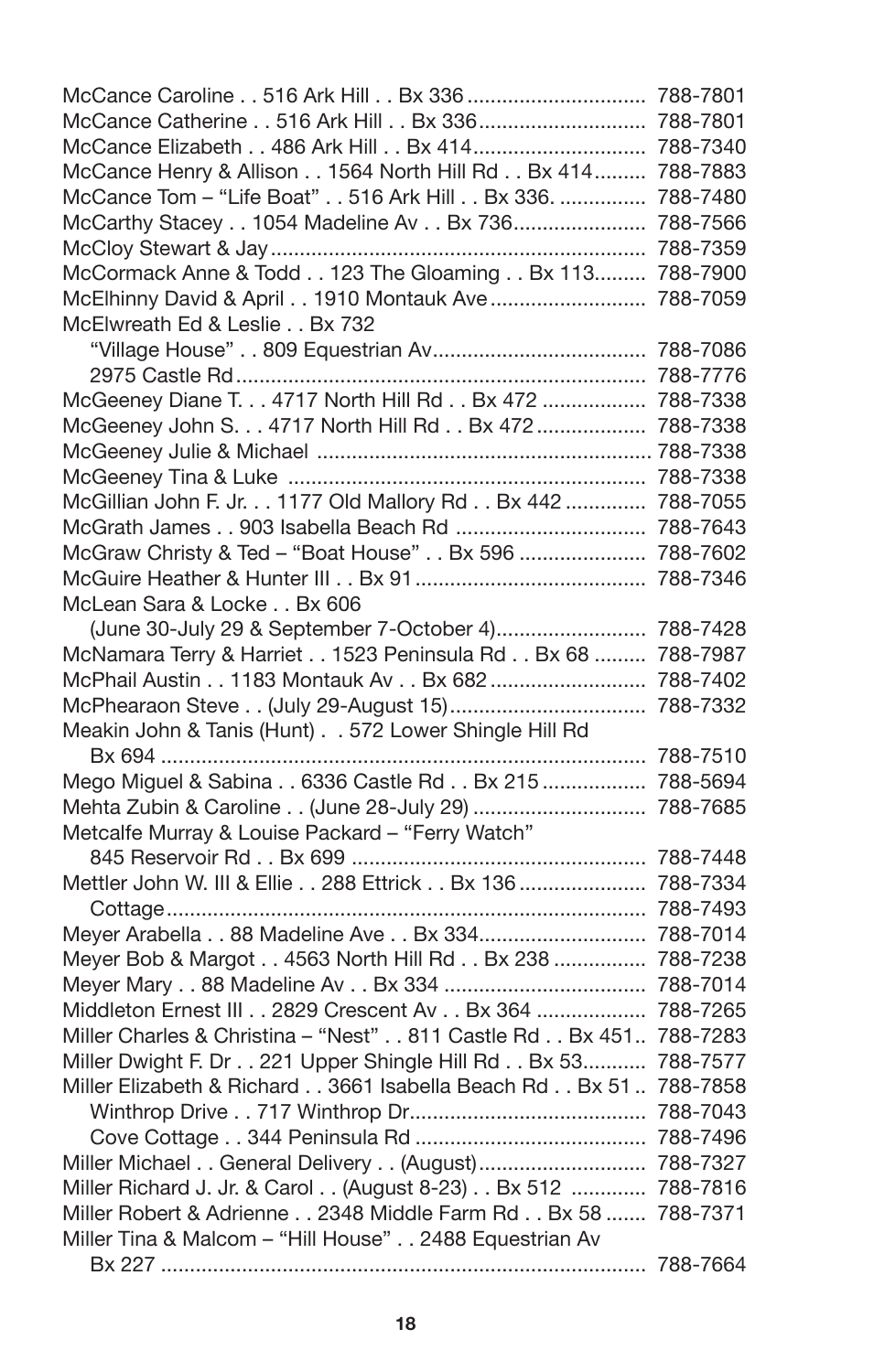| Milliken Christopher 1636 Castle Rd Bx 672                    | 788-7428 |
|---------------------------------------------------------------|----------|
| Milliken Seth & Ann Harris 1140 Old Well Dr                   | 788-7202 |
|                                                               | 788-7311 |
|                                                               | 788-7915 |
|                                                               | 788-7915 |
| Moody Sarah & Hy 128 Reservoir Rd Bx 506                      | 788-7635 |
| Moore Matthew & Suzi Tipton (July 19-August 2)                | 788-7229 |
|                                                               | 788-7245 |
|                                                               | 788-7932 |
|                                                               | 788-7387 |
|                                                               | 788-7478 |
|                                                               | 788-5686 |
|                                                               | 788-7113 |
|                                                               | 788-7549 |
| Murphy Gordon & Will 657 Whistler Av Bx 454                   | 788-7335 |
| Murphy Grayson & Rosita 3867 Central Av Bx 146                | 788-7304 |
| Murphy Joe & Jill Edwards Murphy 1197 Mansion House Dr.       | 788-7616 |
| Murray Andy (August)                                          | 788-7049 |
|                                                               |          |
| Murray Krystal 2755 Whistler Ave Bx 474  788-7051             |          |
| Museum - Henry L. Ferguson 1109 Equestrian Av Bx 554 788-7239 |          |
|                                                               |          |
| MYSTIC ISLE REALTY INC. 1318 Central Av Bx 475 788-7882       |          |
|                                                               |          |
|                                                               |          |
|                                                               |          |

# **N**

| Norton Andrew & Sara Bear 1054 Madeline Av  788-7712           |  |
|----------------------------------------------------------------|--|
| Norton Glen & Patti – "Windsong" 396 Alpine Av Bx 356 788-7630 |  |
| Noyes Nick & Ann 11200 East Main Rd General Delivery 788-7816  |  |
| Noves Rob & Linda11200 East Main Rd General Delivery. 788-7816 |  |
| Noyes Toby & Heather General Delivery (July-August)  788-7894  |  |

### **O**

| O'Brien Bryce & Samantha 1182 Montauck Ave  788-7974     |  |
|----------------------------------------------------------|--|
|                                                          |  |
|                                                          |  |
|                                                          |  |
|                                                          |  |
| O'Donnell Norah & Geoff Tracy (June 23-July 14) 788-7467 |  |
|                                                          |  |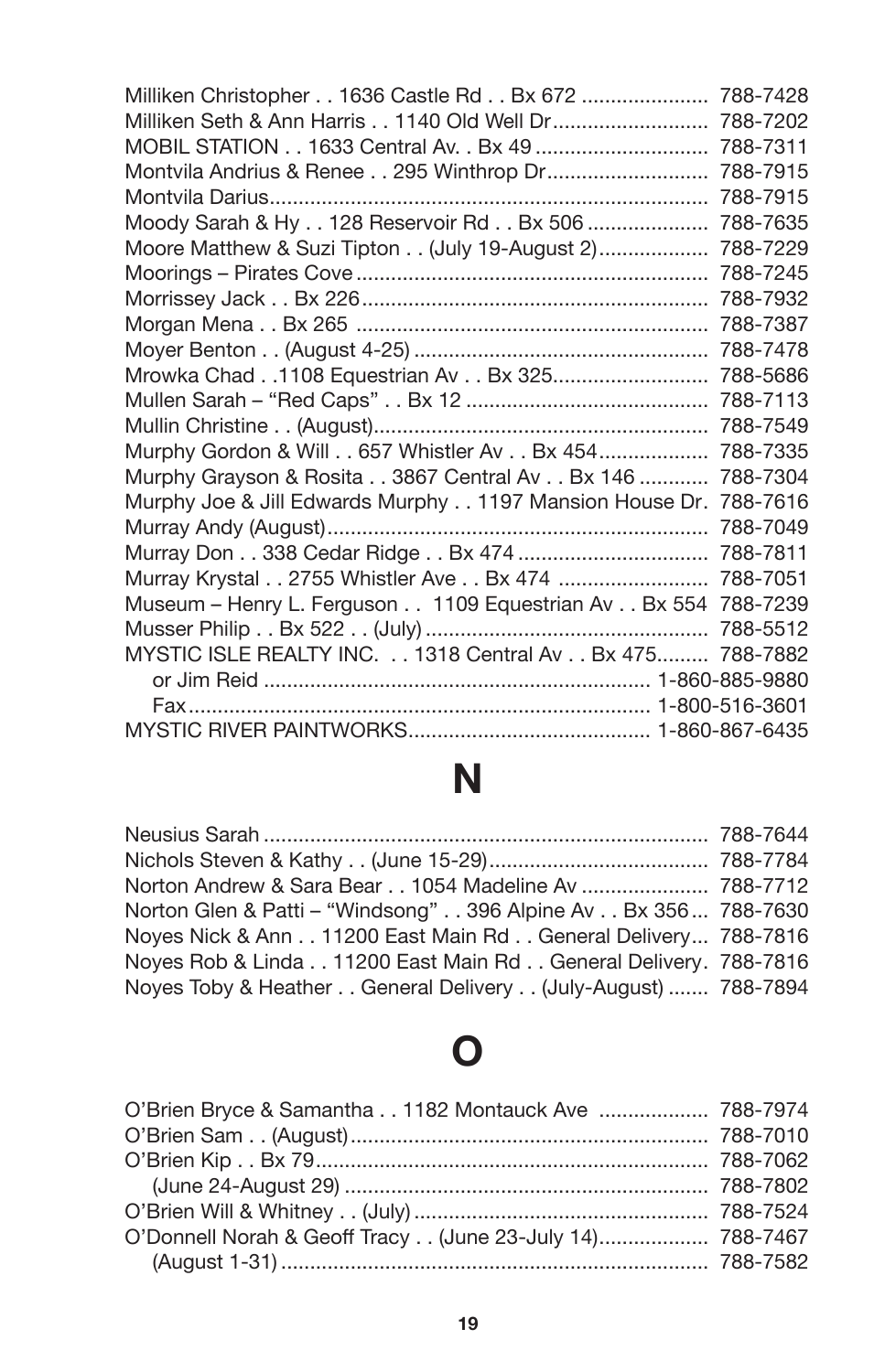| Ofosu-Amaah Sara & Nii Amaah 330 Ettrick Av 788-7750           |
|----------------------------------------------------------------|
| O'Keefe Jim & Ann 1152 Old Mallory Rd Bx 162 788-7213          |
| 788-7214                                                       |
| 788-7264                                                       |
| O'Neil Tom & Wendy 477 Pyle Rd Bx 622 788-7675                 |
|                                                                |
|                                                                |
|                                                                |
|                                                                |
|                                                                |
| Ogden Sally & Arnold Fisher 3300 Clay Point Rd Bx 196 788-7139 |
| Opalenski Philip & Janice 935 Munnatawket Av  788-5534         |
|                                                                |
|                                                                |
| OUR LADY OF GRACE RECTORY 233 Alpine Av Bx 425  788-7353       |
|                                                                |

## **P**

| Packard Louise & Murray Metcalfe 845 Reservoir Rd              |          |
|----------------------------------------------------------------|----------|
|                                                                | 788-7448 |
| Pagliarulo Joseph & Margie 340 Brooks Point Rd Bx 294 788-7044 |          |
| Panayotopoulos Leslie Schultz & Constantine                    | 788-7359 |
|                                                                | 788-7995 |
|                                                                | 788-7417 |
|                                                                | 788-7630 |
| Pankiewicz-Geist 452 Peninsula Rd Bx 422                       | 788-7250 |
| Parker Harry & Ellen - "Kennels" 1570 Mansion House Dr         |          |
|                                                                | 788-7286 |
| "Holiday House" 1438 Fox Ave (July-September)                  | 788-7474 |
| Parker Sam & Stephanie Bx 426 (July-August)                    | 788-7474 |
| Parker Tom & Elisabeth Bx 426 (July-August)                    | 788-7474 |
| Parsons Bates & Leah 1596 Brickyard Rd Bx 178                  | 788-7603 |
| Parsons Harris Jr. & Liz 54 Hedge St Bx 255                    | 788-7885 |
| Parsons Joseph Family - "Rightful Hares" 3776 Oriental Av      | 788-7327 |
| Parsons Josh & Jennifer 525 Oriental Av Bx 745                 | 788-7737 |
| Parsons Kathy & Ged 1596 Brickyard Rd Bx 333                   | 788-7050 |
| Parsons Mimi 2488 Montauk Av Bx 255                            | 788-7357 |
| Parsons Nancy 572 Lower Shingle Hill Rd Bx 694                 | 788-7510 |
| Parsons Reyn - "Cottage F"                                     |          |
|                                                                | 788-7535 |
| Parsons Robert W. & Susie - "Eau Vue" 124 The Gloaming         |          |
|                                                                | 788-7360 |
|                                                                | 788-7366 |
| Patterson Arthur 22533 East Main Rd Bx 133                     | 788-7302 |
| Patterson Bob & Jane 4180 North Hill Rd Bx 551                 | 788-7757 |
| Patterson David C. & Maria 3759 Central Av Bx 82               | 788-7576 |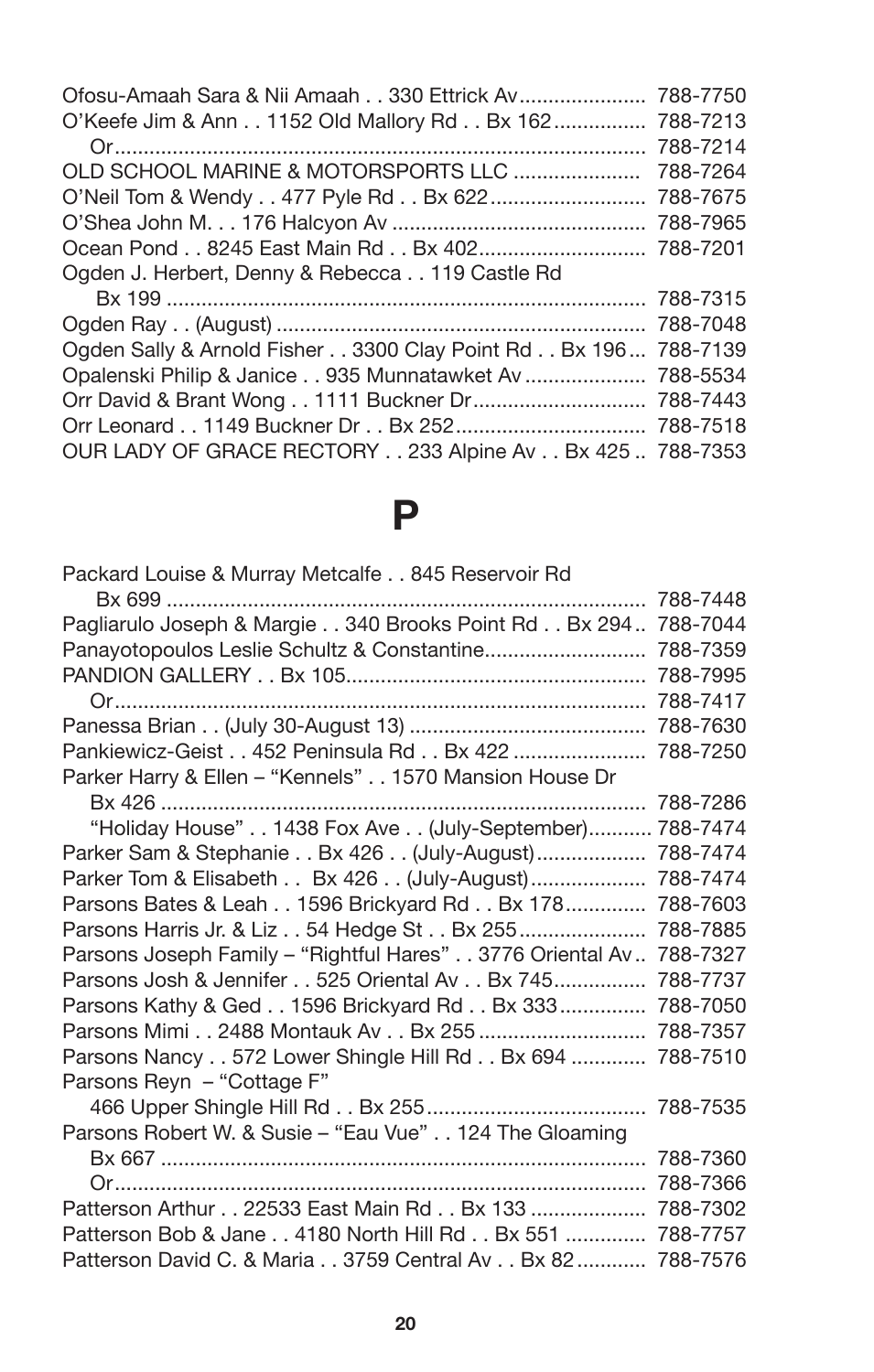| Patterson Jamie & David 293 Spofford Dr  788-7988           |  |
|-------------------------------------------------------------|--|
| Patterson Louise 22533 East Main Rd Bx 133 788-7302         |  |
| Patterson Tom & Tory 84 Bell Hill Av Bx 258 788-7523        |  |
| Patterson Tim & Sharon 1232 The Gloaming Bx 206 788-7562    |  |
| PAUL'S HOME IMPROVEMENT Bx 661 788-5550                     |  |
| Peabody Emily, Katie & Hannah 455 Peter's Way  788-5667     |  |
| Peabody George & Kim 455 Peter's Way Bx 232 788-5667        |  |
| Peishoff Cathy & Gil Zirkel 441 Montauk Av Bx 361  788-7041 |  |
| Peishoff James Mrs. 225 Hedge St Bx 361  788-7292           |  |
|                                                             |  |
|                                                             |  |
|                                                             |  |
| Peringer Mildred 2830 Crescent Av Bx 744  788-7958          |  |
| Peringer Pyrite 2828 Crescent Ave Bx 744  788-7464          |  |
| Pertz Joanna & Ian Kelley (August 16-September 6)  788-7676 |  |
|                                                             |  |
| Peterson Kristen 515 Equestrian Ave Bx 708  788-7761        |  |
|                                                             |  |
| Phillips Isabel & Scott 8032 Clay Point Rd 788-7199         |  |
| Pickett Ellen 5815 East Main Rd Bx 445 788-7849             |  |
| Pierce Brad & Marilyn Mullen - "Redcaps" Bx 12  788-7113    |  |
| Pierce John & Laurel Wyckoff 2441 Barlow Pond Ln            |  |
|                                                             |  |
| Pinschmidt Ellen & Patrick 228 Chocomount Beach Dr 788-7388 |  |
| PIRATES COVE MARINE INC. 1422 Peninsula Rd Bx 365. 788-7528 |  |
|                                                             |  |
|                                                             |  |
|                                                             |  |
| POLICE 752 Whistler Av                                      |  |
|                                                             |  |
|                                                             |  |
|                                                             |  |
|                                                             |  |
| Polk Sam & Anne 1180 Top of the World Bx 727  788-7708      |  |
|                                                             |  |
|                                                             |  |
|                                                             |  |
| Pollard Fred G. Mrs. 76 Hungry Point Bx 605  788-7177       |  |
|                                                             |  |
|                                                             |  |
|                                                             |  |
| Porter David & Dana 19701 East Main Rd Bx 503  788-7962     |  |
|                                                             |  |
| Porter Sarah H. & Geordie Loveday - "Red Caps"              |  |
|                                                             |  |
| POST OFFICE 161 Oriental Av Bx 9998 788-7835                |  |
|                                                             |  |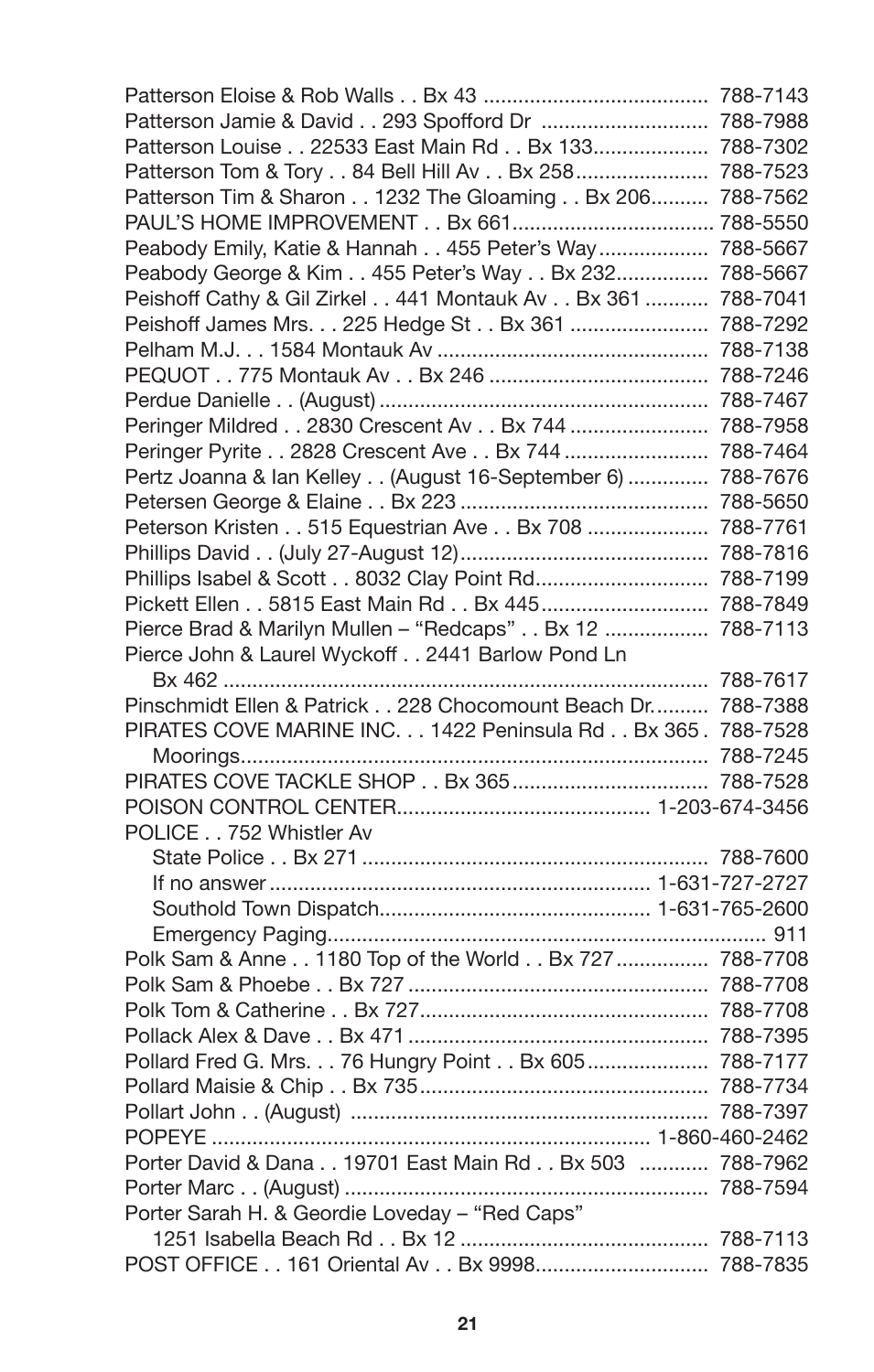| Preston - Reed Cottage 337 Hungry Point Bx 605 788-7346 |  |
|---------------------------------------------------------|--|
|                                                         |  |
|                                                         |  |
|                                                         |  |

## **R**

| Race Rock Garden Co. 705 Mesquito Hollow Bx 517  788-7632        |          |
|------------------------------------------------------------------|----------|
|                                                                  |          |
| Rafferty Chris & Sara 1163 Reservoir Rd Bx 393 788-5545          |          |
| Rafferty Pierce & Vicki C 326 Avenue B Bx 25                     | 788-7405 |
| Rand Curtis & Susan 161 Greenwood Rd General Delivery 788-7156   |          |
|                                                                  | 788-7482 |
|                                                                  | 788-7790 |
| Rauch Family 4375 Equestrian Av Bx 492                           | 788-7331 |
|                                                                  |          |
| RED BARN ART GALLERY 342 Crescent Av Bx 622                      | 788-7675 |
| Redd Edmund & Anne 762 Brickyard Rd Bx 145                       | 788-7068 |
| Reed Bill & Lisa - "Conch Out" 1965 Peninsula Rd Bx 416          | 788-7007 |
|                                                                  | 788-7456 |
| Reed Helen Scott 264 Hungry Point Bx 691                         | 788-7456 |
|                                                                  | 788-7556 |
| Reed Laird & Joy de Menil 4490 Isabella Beach Rd (July) 788-7394 |          |
|                                                                  | 788-7530 |
| Reed Sara & Philip Bx 691 (July 23-August 4)                     | 788-7456 |
| Reedy Chandler & Oana 4490 Isabella Beach Rd (July)              | 788-7530 |
| Reid Bagley 5430 East Main Rd Bx 475                             | 788-7882 |
|                                                                  | 788-7782 |
| Barn/Upstairs 1318 Central Av Bx 475                             | 788-7037 |
| Studio Apt. 1318 Central Av Bx 475                               | 788-7122 |
|                                                                  | 788-7122 |
|                                                                  | 788-7122 |
|                                                                  | 788-7037 |
| Renna Angelo & Susie 287 Hedge St Bx 304                         | 788-7092 |
| Rentschler Charles E.M. 2945 Middle Farm Rd Bx 218               | 788-7624 |
|                                                                  | 788-7625 |
|                                                                  | 788-7124 |
|                                                                  | 788-7625 |
|                                                                  | 788-7570 |
| Ridgway Carol & Bill 672 Lower Shingle Hill Rd Bx 515            | 788-7813 |
| Riegel Barbie - "Wind Chimes" 2183 Windshield Dr                 |          |
|                                                                  |          |
| Riegel Amanda & Dicky 3651 Crescent Av Bx 591  788-7805          |          |
|                                                                  |          |
|                                                                  |          |
| Riegel Debbie - "Out of Bounds" 1499 Oriental Av Bx 707 788-7707 |          |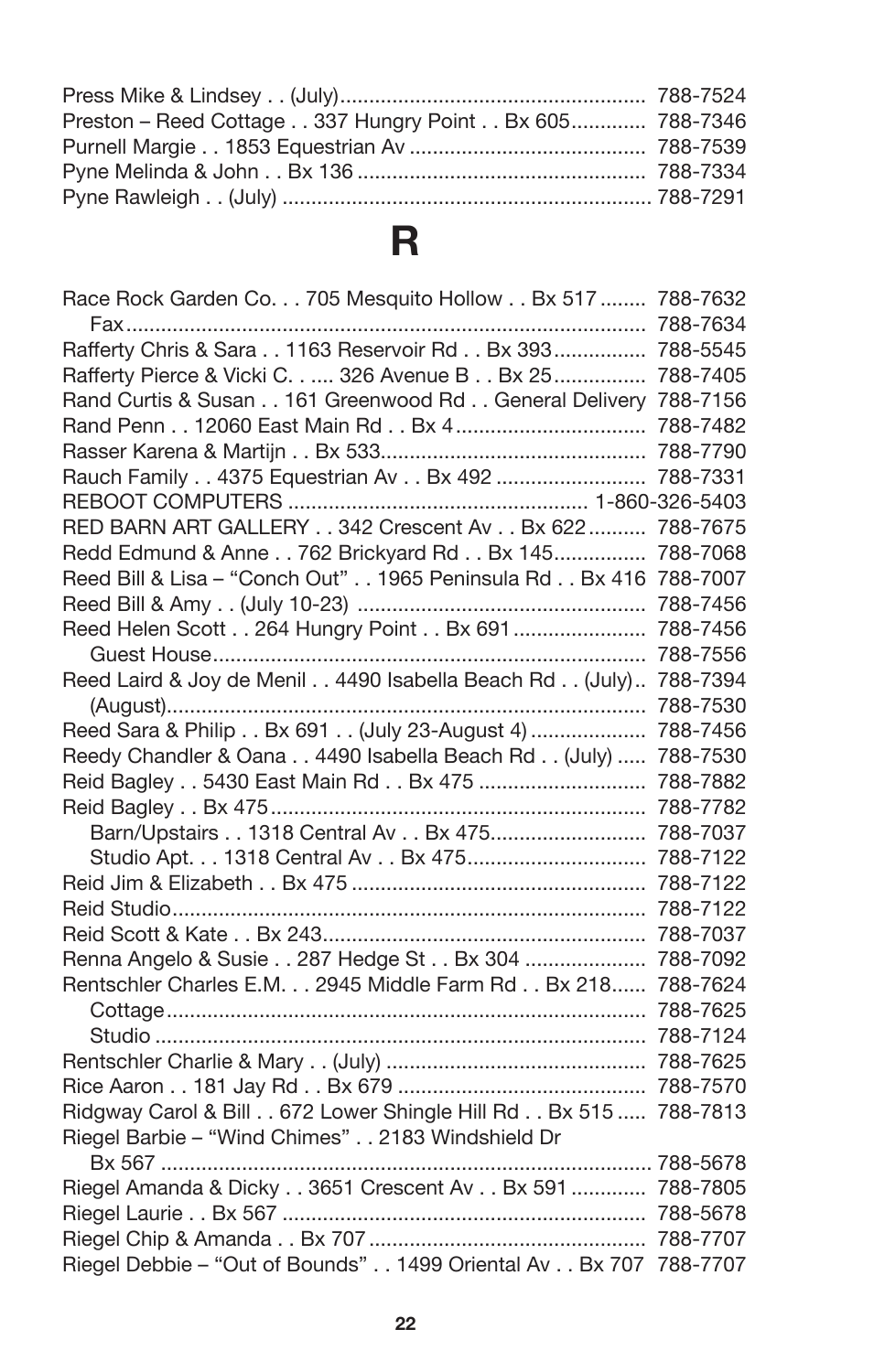| Riegel Missy - "The Bee's Knees" 1747 Windshield Dr          | 788-7332 |
|--------------------------------------------------------------|----------|
|                                                              | 788-5678 |
|                                                              | 788-7870 |
|                                                              | 788-7161 |
| Roberts Michael 1197 Whistler Av Bx 662                      | 788-7725 |
| Robinson Frank Brooks 180 Pheasant Dr Bx 663                 | 788-7436 |
|                                                              | 788-7136 |
| Roethgen Frances 2133 Clay Point Rd Bx 476                   | 788-7605 |
| Rogan Jill & Christine 264 Crescent Av Bx 24                 | 788-7940 |
| Rogers Robert & Vicki 151 Whistler Av Bx 126                 | 788-7638 |
| Rogers Ted & Thayer 157 Beach Av Bx 59                       | 788-7284 |
|                                                              | 788-7841 |
| Roosevelt Christopher 1748 Brooks Point Rd Bx 382            | 788-7396 |
|                                                              | 788-7605 |
| Rosenberg Anne & Peter 1952 Peninsula Rd                     | 788-7432 |
|                                                              | 788-7432 |
| Rosenthal Edward & Martha 802 Munnatawket Av Bx 108          | 788-7822 |
| Ross Larry & Andrea (Albrittain) - "Overflow" 1027 Castle Rd |          |
|                                                              | 788-7136 |
| Rothfeld Michael 3390 North Hill Rd Bx 75                    | 788-7720 |
| Rubinow Laurence P. & Betty Ann 1745 Wilderness Rd           |          |
|                                                              | 788-7893 |
| Russell Jennifer 1562 North Hill Rd. . Bx 151                | 788-5556 |
| Russell Sarah 1879 Halcyon Av General Delivery               | 788-7594 |
| Rutherfurd G. Christopher & Rebecca                          |          |
|                                                              |          |
| Rutherfurd Linda & Mark Borden 3745 Equestrian Av            | 788-7088 |
| Rutherfurd Tracy & Jim 850 Clay Point Rd Bx 287 788-7640     |          |
| Rutherfurd Win & Mary Bx 287 (August 1-15)  788-7137         |          |

## **S**

| Sanger Christopher & Nina Bx 608 (July)  788-7256                  |
|--------------------------------------------------------------------|
| Sanger Katharine duP 502 Lower Shingle Hill Rd. . Bx 608  788-7687 |
| Sanger Penn & Jennifer 1310 Peninsula Rd Bx 608  788-7264          |
|                                                                    |
| Sargent Diana 395 Upper Shingle Hill Rd Bx 105  788-7417           |
|                                                                    |
|                                                                    |
|                                                                    |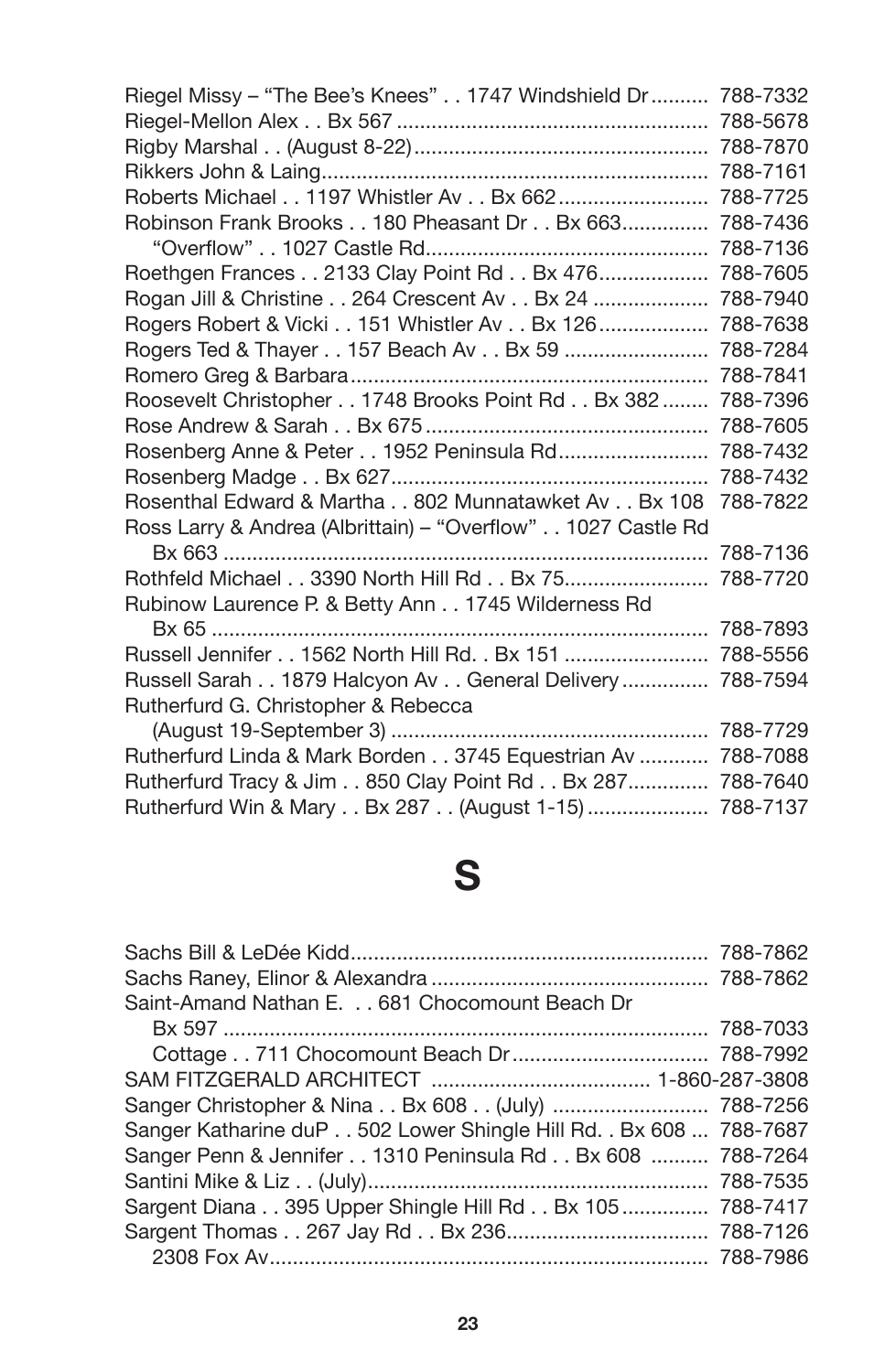| Scanlon Jay 5815 East Main Rd Bx 445  788-7716                    |  |
|-------------------------------------------------------------------|--|
| Schafer Hillary & Mark Shafir 17738 East Main Rd Bx 646. 788-7297 |  |
| Schaffer Molly duPont - "Grey Gulls" Bx 456 (July)  788-7415      |  |
| Schlesinger Alexandra 3986 Oriental Av Bx 514 788-7786            |  |
|                                                                   |  |
| Scholle Ollie & Beth 1021 Brooks Point Rd 788-7753                |  |
| Schongar Ron & Gail 2208 Peninsula Rd Bx 327  788-7670            |  |
| Schongar Steve 2208 Peninsula Rd Bx 327  788-7670                 |  |
| Schutz Suzanne 494 Middle Farm Rd Bx 42  788-7359                 |  |
| Schwab Daphne & Peter 397 Hedge St Bx 134 788-7379                |  |
|                                                                   |  |
| Scott William C. - "Goosedubs" 24347 East Main Rd                 |  |
|                                                                   |  |
|                                                                   |  |
| Scoville Avery & Sarah 465 Upper Shingle Hill Rd Bx 513 788-7684  |  |
| Scoville Helen 1990 Treasure Pond Rd Bx 513 788-7682              |  |
| Scroxton Edward & Cheryl 695 Peter's Way Bx 3 788-7726            |  |
| Scumaci Gina & Jack Morrissey 544 Hound Ln Bx 226  788-7932       |  |
| Sednaoui Carter & Staley - "Sandcroft"                            |  |
|                                                                   |  |
| Sednaoui Jennifer & Kent (August 1-September 3)  788-7352         |  |
| Shank Audrey & Greg 145 Crescent Av Bx 8  788-7557                |  |
|                                                                   |  |
|                                                                   |  |
|                                                                   |  |
|                                                                   |  |
|                                                                   |  |
| Sherrer Charles Duncan & Elizabeth 1151 Windshield Dr             |  |
|                                                                   |  |
| Sherrer Thelma 1151 Windshield Dr Bx 117  788-7637                |  |
| Sherwin Peter & Henrietta 3284 Crescent Av                        |  |
|                                                                   |  |
|                                                                   |  |
| Shillo Greg, Debi, Kate & Bronya 102 West St Bx 122 788-7724      |  |
| Shillo Tom, Di, Sean & David 891 The Gloaming Bx 161  788-7755    |  |
| SHUTTERS & SAILS REAL ESTATE                                      |  |
| 643 Equestrian Av Bx 625  788-7921 or 1-860-803-2963              |  |
| Siebens Tom 2488 Montauk Av Bx 255  788-7357                      |  |
|                                                                   |  |
| Simoncini Michael & Karen 700 Peter's Way Bx 159  788-7742        |  |
|                                                                   |  |
| Sinclair House - "Quail Hill" 2477 Montauk Av  788-7010           |  |
| Sinclair Scudder H. & Susie 1522 Peninsula Rd Bx 16 788-7374      |  |
| Ski Jimmy & Tiggy 2500 Montauk Ave Bx 352  788-7210               |  |
|                                                                   |  |
|                                                                   |  |
|                                                                   |  |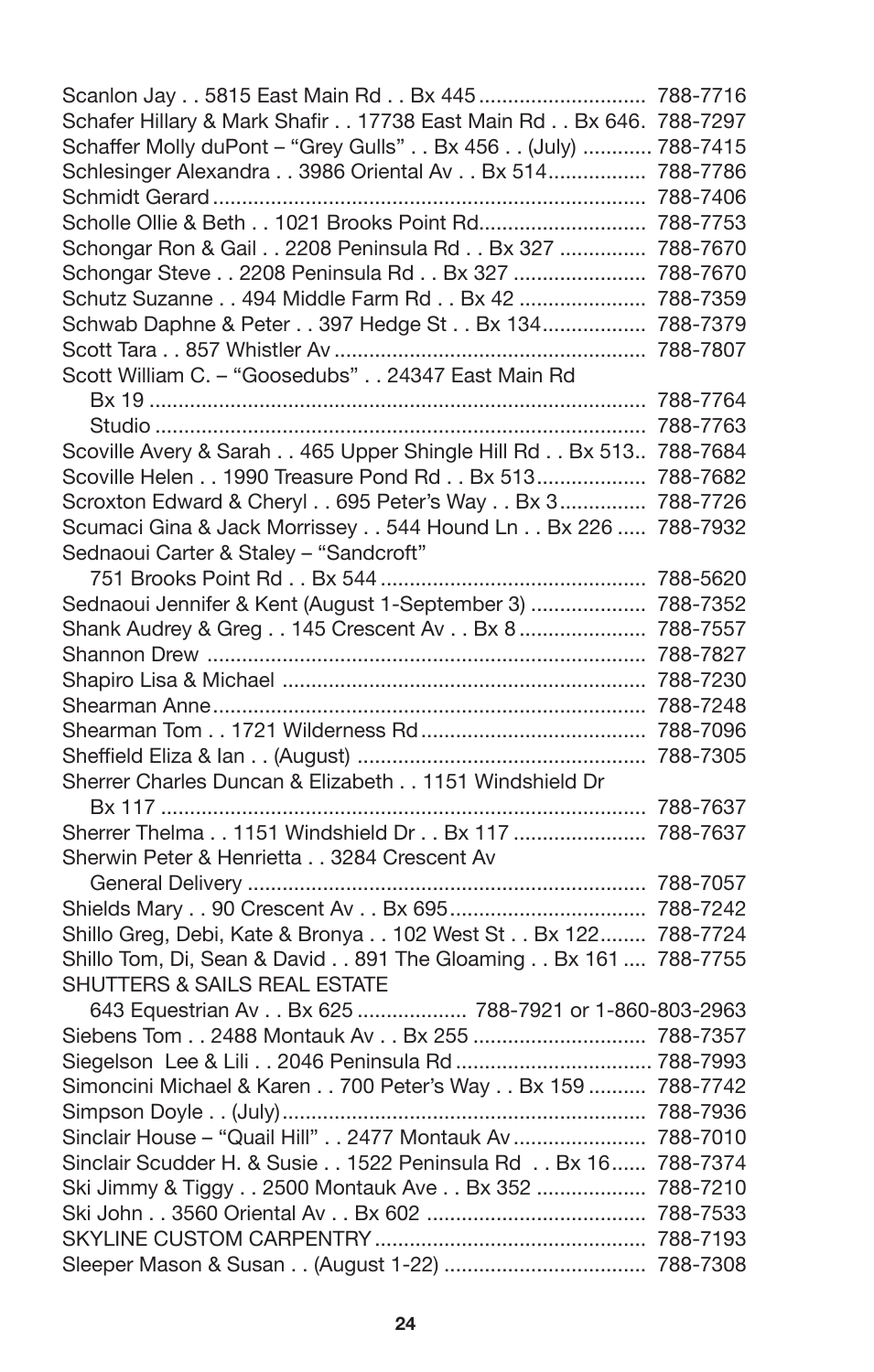| Smith/Foyle Alistair, Niffy & Maggie - "Pool House"             |  |
|-----------------------------------------------------------------|--|
|                                                                 |  |
|                                                                 |  |
| Smith Ashley & Debbie 61 Upper Shingle Hill Rd Bx 455 788-7478  |  |
|                                                                 |  |
|                                                                 |  |
|                                                                 |  |
|                                                                 |  |
| Sochi Jo & Jun 438 Alpine Av Bx 225  788-7127                   |  |
| Solomon Glenn & Margaret 358 Ark Hill Rd  788-7046              |  |
|                                                                 |  |
|                                                                 |  |
| Soper Jared, Linda, Anne & Bear Bx 235 788-7300                 |  |
|                                                                 |  |
| Soper J. Maxwell & Berkeley - "Tiptop"                          |  |
|                                                                 |  |
| Soper Karen S. & Willard B. II 1117 Isabella Beach Rd           |  |
|                                                                 |  |
|                                                                 |  |
|                                                                 |  |
|                                                                 |  |
| Spencer Rev. Michael E. & Amy 2140 Peninsula Rd 788-7497        |  |
| Sperry Tad & Ellen Harvey 1106 Equestrian Av Bx 676  788-7705   |  |
|                                                                 |  |
| Spinola Janio & Eliana 1235 Equestrian Av Bx 203  788-7922      |  |
|                                                                 |  |
| Spofford Jeremy & Carrie 265 Crescent Av Bx 298  788-7279       |  |
| Spofford John & Mélie 26400 East Main Rd Bx 134  788-7377       |  |
| Spofford Nick & Martha 12245 East Main Rd Bx 312  788-7241      |  |
| Spurdle John & Cyndy Bx 72 (August 1-September 7)  788-7486     |  |
| ST. JOHN'S RECTORY 2140 Peninsula Rd Bx 505  788-7497           |  |
|                                                                 |  |
|                                                                 |  |
|                                                                 |  |
|                                                                 |  |
|                                                                 |  |
| Steil Peter & Janice 211 Castle Rd Bx 715  788-7006             |  |
| Stengel Bill & Lorna 202 Lower Shingle Hill Rd Bx 652  788-7354 |  |
|                                                                 |  |
| Stevens Barbara & Rufus King III 1 Oceanic Av Bx 595 788-7729   |  |
| Stevens Kate & Paul Aliferis 1 Oceanic Av Bx 595  788-7729      |  |
|                                                                 |  |
| Stifel Adair & Arnold - "Anchorage" 2517 Equestrian Av          |  |
|                                                                 |  |
| Strife Annabel, Peter, Andrew, Molly & Sarah                    |  |
|                                                                 |  |
|                                                                 |  |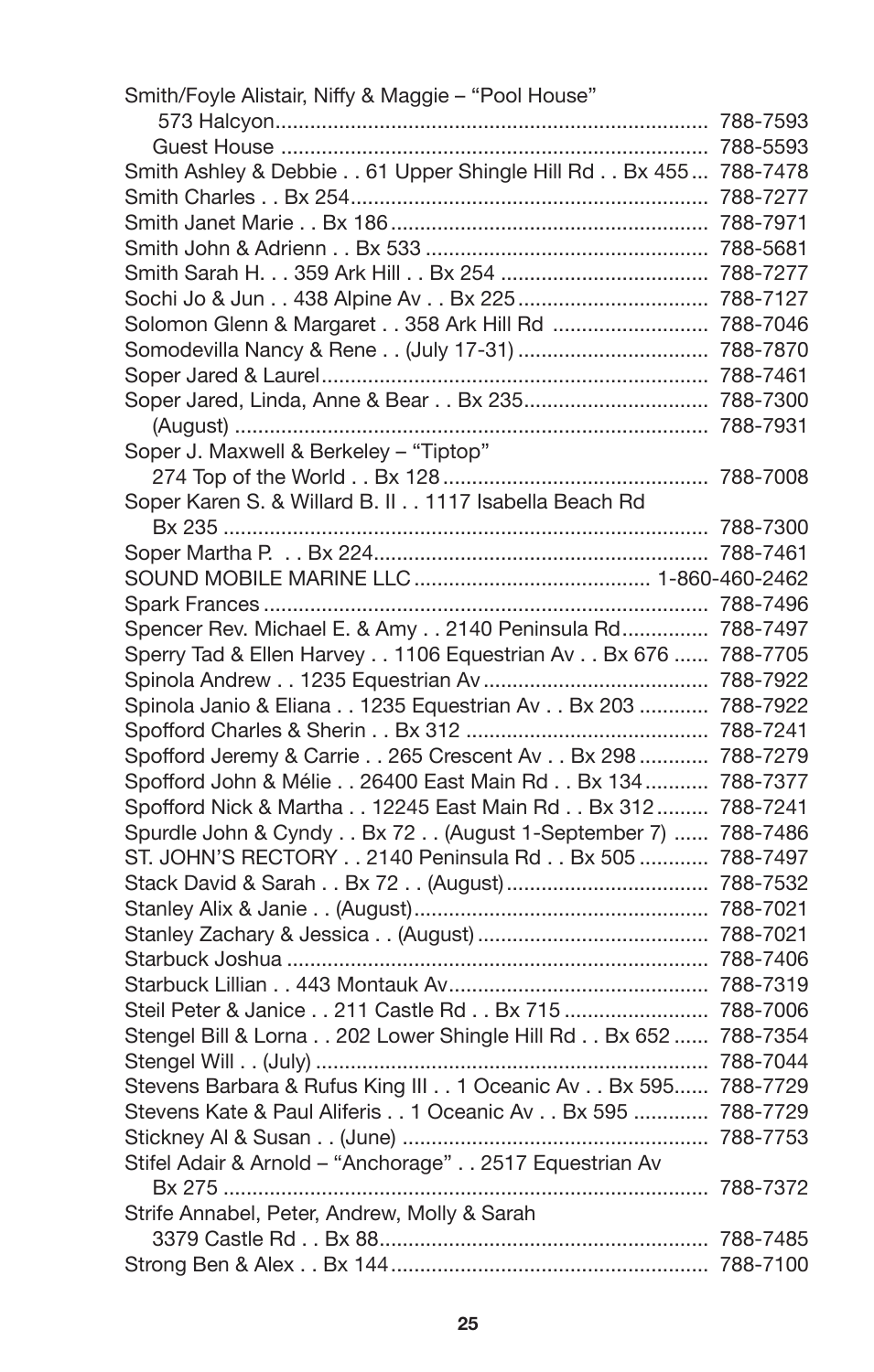Strothe Alexander, Daniel & William

| Sunset Deck at Hay Harbor 990 Fox Av Bx 477  788-5501 |  |
|-------------------------------------------------------|--|
|                                                       |  |
|                                                       |  |
|                                                       |  |

### **T**

| Talamo Emily & Lupo 183 West St Bx 648  788-7821                |          |
|-----------------------------------------------------------------|----------|
| Talbott John 216 Halcyon Ave Bx 507  788-7561                   |          |
| Talbott Polly 216 Halcyon Ave Bx 507  788-7561                  |          |
|                                                                 |          |
| Tapscott James & Robert 1951 Equestrian Av 788-7349             |          |
| Taylor Rosie & Family 780 Bell Hill Av Bx 668  788-7243         |          |
| TELEPHONE CO. 161 Oriental Av                                   |          |
|                                                                 |          |
| After hours outage reporting see pg. 9 1-844-461-5722           |          |
| The Pequot 775 Montauk Av Bx 246  788-7246                      |          |
| Thibodeau Gregory & Anne-Marie 517 Peter's Way Bx 74 . 788-7777 |          |
| Thiel Eric & Jessica - "Grey Goose" Bx 456  788-5555            |          |
| Thomas Kapri 463 Madeline Ave Bx 306  788-7429                  |          |
| Thompson Jim & JoAnn - "Mimi's House". . 2933 Crescent Av       |          |
|                                                                 |          |
| Thors Thor & Virginia 2151 Clay Point Rd Bx 561  788-7020       |          |
|                                                                 |          |
|                                                                 | 788-7611 |
| TIDAL WAVE - "BEAUTY SALON" Bx 394                              | 788-7678 |
| TIGGYHEALTH 2500 Montauk Ave Bx 352 1-860-333-7290              |          |
| Tirabassi lan 700 Peter's Way Bx 159 788-7742                   |          |
| Tirabassi Nancy 2219 Crescent Av Bx 374  788-7400               |          |
| Toldo Jared & Robin 1586 Montauk Av Bx 164 788-7591             |          |
| Tombari Paul & Leslie 1000 Central Av Bx 357  788-7779          |          |
| TOM'S PLUMBING & HEATING 910 Mesquito Hollow                    |          |
|                                                                 | 788-5644 |
|                                                                 |          |
|                                                                 |          |
| TOWN OF SOUTHOLD HIGHWAY DEPT. 470 Town Rd  788-5544            |          |
| Tracy Geoff & Norah O'Donnell (June-July) 788-7467              |          |
|                                                                 |          |
|                                                                 |          |
|                                                                 |          |
|                                                                 |          |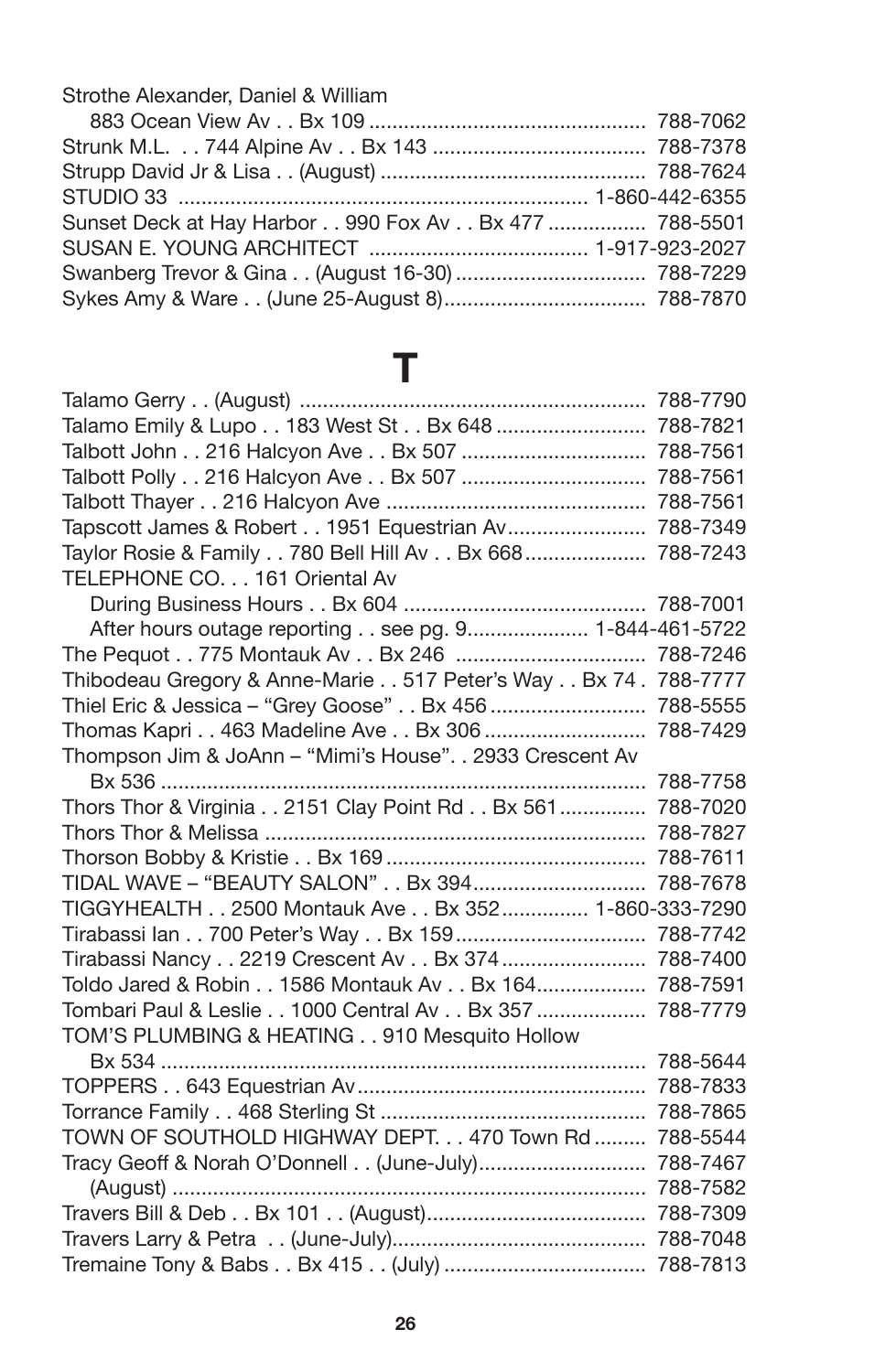| Tremaine Sarah Bx 542 (June 29-July 13) 788-7329                 |  |
|------------------------------------------------------------------|--|
| Trevor Genie, John, Jack & Eliza 1229 Central Av Bx 248 788-7397 |  |
|                                                                  |  |
|                                                                  |  |
|                                                                  |  |

# **U**

| UNION CHAPEL 821 Crescent Av Bx 192  788-7898                   |  |
|-----------------------------------------------------------------|--|
|                                                                 |  |
|                                                                 |  |
| U.S. Govt, U.S. Postal Service 161 Oriental Av Bx 9998 788-7835 |  |
| U.S. Naval Underwater Systems Center 3007 Oriental Av 788-7320  |  |
|                                                                 |  |
| Upson Peter & Sarah 1750 Cedar Ridge Bx 697  788-7386           |  |

### **V**

| Van Amburg Cornelia & Nick (August 4-25)  788-7676                |          |
|-------------------------------------------------------------------|----------|
| VanDerstad Chris & Maureen 1261 Montauk Av  788-7586              |          |
| Van Deventer Warren 6622 Clay Point Rd Bx 97  788-7325            |          |
| van Hengel Drusilla - "Hillwatch" 1825 Castle Rd Bx 451  788-7513 |          |
| van Hengel Maarten Jr. & Claudia – "Nest" 811 Castle Rd           |          |
|                                                                   |          |
| van Hengel Peter & Stephanie – "Nest" 811 Castle Rd               |          |
|                                                                   | 788-7283 |
|                                                                   |          |
| Vartanian Paul D. 681 Old Mallory Rd Bx 157                       | 788-7770 |
|                                                                   |          |
| Vasiliou Basil K. & Jane - "Osprey Nest"                          |          |
|                                                                   | 788-7902 |
|                                                                   |          |
| von Stade Ann & John 2357 Equestrian Ave Bx 227  788-7667         |          |
|                                                                   |          |

### **W**

| Wakeman Fred & Sally 1288 Brooks Point Rd Bx 96 788-7155 |  |
|----------------------------------------------------------|--|
| Waldin Casey & Erik 2875 Castle Rd Bx 71  788-7910       |  |
| Walker Alex & Alyson 191 Pyle Rd Bx 362  788-7476        |  |
|                                                          |  |
| Walker David & Maggie 367 Pyle Rd Bx 491  788-7866       |  |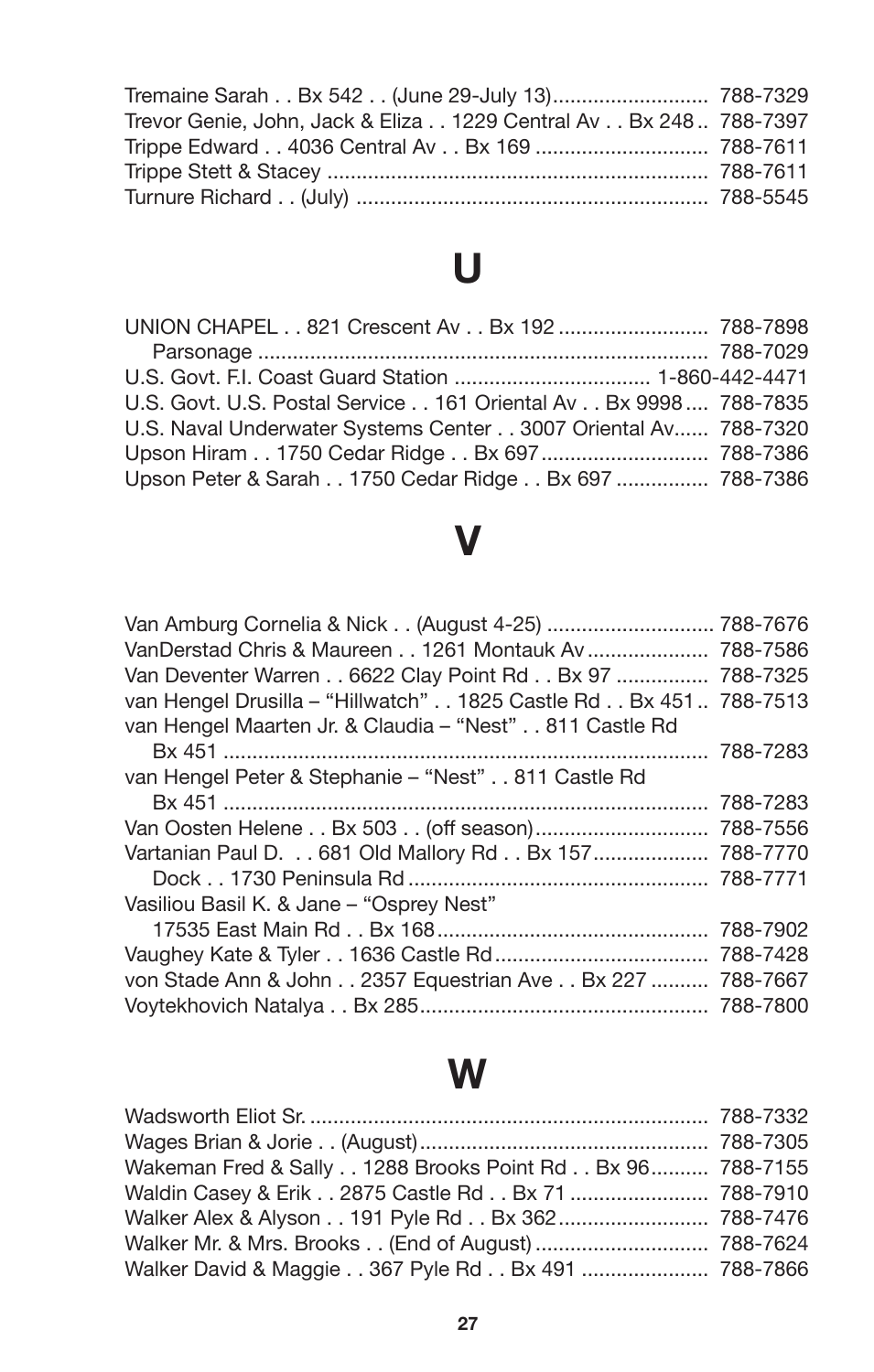| Wall James 1054 Madeline Av Bx 612  788-7714                                                           |          |
|--------------------------------------------------------------------------------------------------------|----------|
|                                                                                                        |          |
| Walls Garrett & Melinda 1559 Cedar Ridge Bx 86  788-7176                                               |          |
| Walsh Arthur J. & Frances Roethgen 2133 Clay Point Rd                                                  |          |
|                                                                                                        |          |
| Walsh Park Office 90 Crescent Ave Bx 684  788-7927                                                     |          |
|                                                                                                        |          |
| Warden Margaret & Bob 2945 Equestrian Av Bx 254  788-7295                                              |          |
| Warner Miner & Ellen (August & September) Bx 256  788-7625                                             |          |
|                                                                                                        |          |
| Waters Tom & Day & Family - "The Barn". . Bx 426  788-7352                                             |          |
| WATER WORKS DURING BUSINESS HOURS 788-7251                                                             |          |
| After hours outage reporting see pg. 9 1-844-461-5722                                                  |          |
|                                                                                                        |          |
| WEBER PETER M. PHOTOGRAPHY  1-860-912-6958                                                             |          |
|                                                                                                        |          |
|                                                                                                        |          |
|                                                                                                        |          |
|                                                                                                        |          |
|                                                                                                        |          |
| Weymouth Philip B. III & Elizabeth 3708 Clay Point Rd                                                  |          |
|                                                                                                        |          |
| Weymouth Peggy - "Rocky Ledge" 3708 Clay Point Rd                                                      |          |
|                                                                                                        |          |
| White Dina & April 807 Equestrian Av Bx 216  788-7329                                                  |          |
|                                                                                                        |          |
| Wilhelm Brian & Elizabeth - "Cottage A"                                                                |          |
|                                                                                                        |          |
|                                                                                                        |          |
| Williams Rachel & Dana Didriksen 6180 Clay Point Rd  788-7797                                          |          |
|                                                                                                        |          |
| Williamson Mrs. Harold & Peter 7656 Clay Point Rd                                                      |          |
|                                                                                                        |          |
|                                                                                                        |          |
| Wilmerding Alex & Ginny - "Pump House"                                                                 |          |
|                                                                                                        | 788-7677 |
| Wilmerding Betsy & David 5393 Equestrian Av Bx 83  788-7481                                            |          |
|                                                                                                        |          |
|                                                                                                        |          |
| Wilmerding Charlie & Anne 1301 Cedar Ridge Bx 669  788-7908                                            | 788-7481 |
| Wilmerding D.R. - "Lodge" 5393 Equestrian Av Bx 83                                                     |          |
|                                                                                                        |          |
| Wilmerding Harold P. - "Pump House" 4997 Equestrian Av<br>Bx 83 …………………………………………………………………………… 788-7677 |          |
|                                                                                                        |          |
| Wilmerding Laura & Michael (July 20-August 10) 788-7574                                                |          |